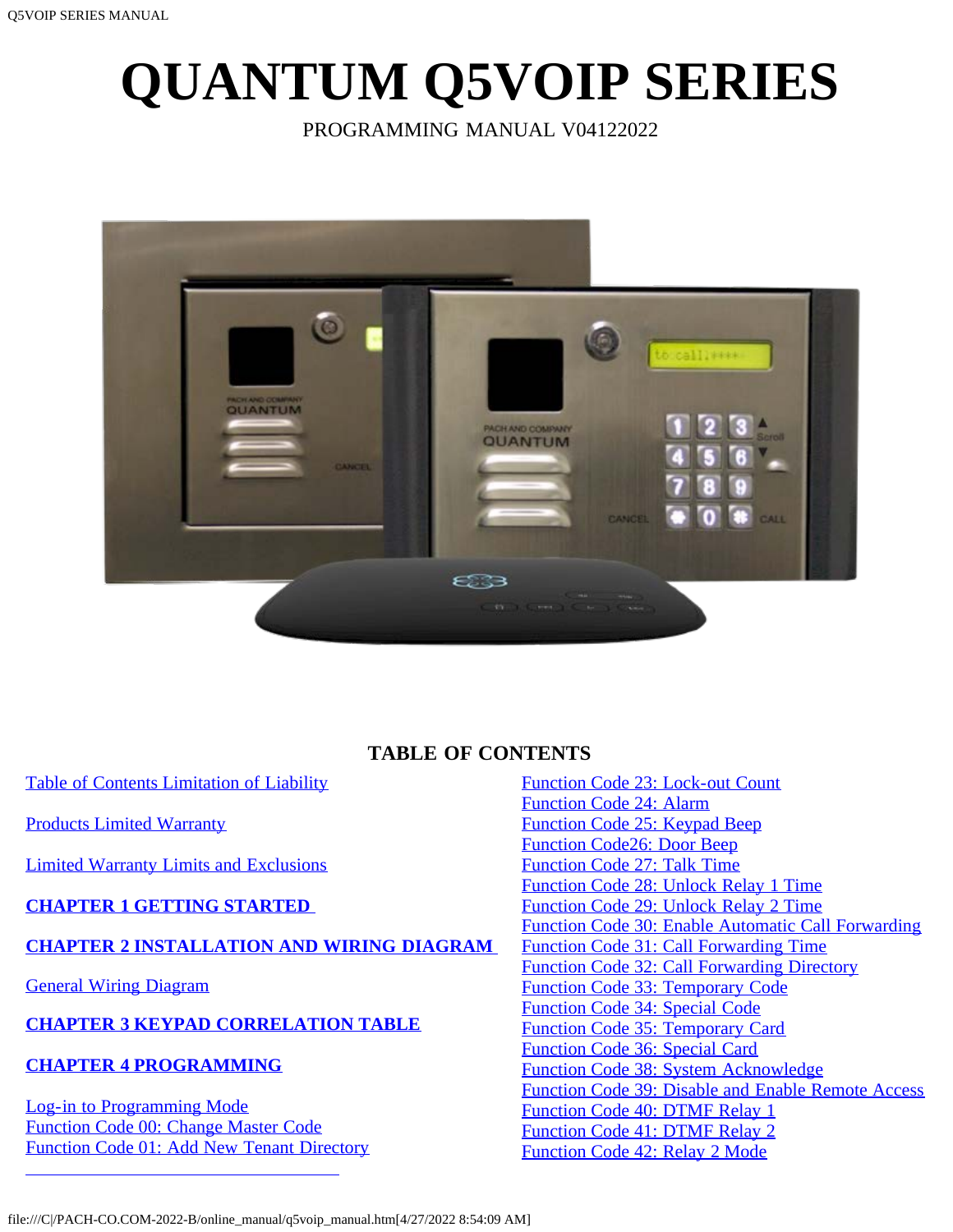Q5VOIP SERIES MANUAL

[Function Code 02: Edit Existing Directory](#page-6-1) [Function Code 03: Delete Tenant Directory](#page-7-0) [Function Code 04: Clear All Tenant Directories](#page-7-1) [Function Code 05: Enable or disable Call](#page-8-0)  [Function Code 06: Add New Access Code](#page-8-1) [Function Code 07: Delete Access Code](#page-9-0) [Function Code 08: Clear All Access Codes](#page-9-1) [Function Code 09: Access Code Digit](#page-10-0) [Function Code 10: Add Card](#page-0-0) [Function Code 11: Delete Card](#page-11-0) [Function Code 12: Clear All Cards](#page-12-0) [Function Code 13: Set Time](#page-12-1) [Function Code 14: Set Date](#page-12-2) [Function Code 15: Initializing Event Recording](#page-13-0) [Function Code 16: Auto Unlock Schedule \(AUS\)](#page-13-1) [Function Code 17: Time Zone \(TMZ\)](#page-14-0) [Function Code 18: Holiday Zone \(HLD\)](#page-15-0) [Function Code 19: Directory Digit](#page-16-0) [Function Code 20: AUXIN1](#page-16-1) [Function Code 21: AUXIN2](#page-16-2) [Function Code 22: Do Not Disturb](#page-17-1)

[Function Code 43: Do Not Disturb Zone](#page-27-1) [Function Code 44: Disable Time Zone Relay](#page-28-0) [Function Code 45: Relay 1 and 2 Unlock Timer](#page-29-0) [Function Code 46: Firmware Version](#page-29-1) [Function Code 48: PBX Enable](#page-29-2) [Function Code 49: Edit Existing Access Code,](#page-30-0) [Temporary Code and Special Code](#page-30-0) [Function 50: Erase Memory to Factory Default](#page-30-1) [Function Code 51: Welcome Screen](#page-31-0)

# **[CHAPTER 5 OPERATIONS](#page-31-1)**

[Call from the System](#page-31-2) **[Opening Door Remotely](#page-31-3)** [Opening Door Using Access Code, Temporary Code](#page-31-4) [and Special Code](#page-31-4) [Opening Door Using Card, Temporary Card, and](#page-32-0) [Special Card](#page-32-0) [Extending Talk Time](#page-32-1) [Call the System from Remote Location](#page-0-0)

#### [CHAPTER 6 QWCM](#page-33-0)

# <span id="page-1-0"></span>**LIMITATIONS OF LIABILITY**



This manual is subject to change without notice.

Pach and Company is not liable for any errors that might occur from use of this document, nor is any commitment to update the information herein implied.

Pach and Company does not assume any liability for any damages, which may arise in installation or use of the Quantum Q5VOIP Series Pach and Company does not assume liability for any incompatibility between the Quantum Q5VOIP Series and users devices.

Pach & Company reserves the right to make changes without prior notice to any products in order to improve reliability, function or design.

# <span id="page-1-1"></span>**PRODUCTS LIMITED WARRANTY**



If your product does not work properly because of a defect in materials or workmanship, Pach and Company (referred to as the warrantor) will, for the length of the period indicated on the chart below, which starts with the date of original purchase (Limited Warranty Period), at its option either (a) repair your product with new or refurbished parts or (b) advance replacement with new or refurbished product. The decision to repair or advance replacement will be made by the warrantor. Advance replacement will be ship UPS ground under the warranty period with no charge. *The defective product must be return to Pach and Company within 15 days after receiving the advanced replacement otherwise you will be billed the full amount.*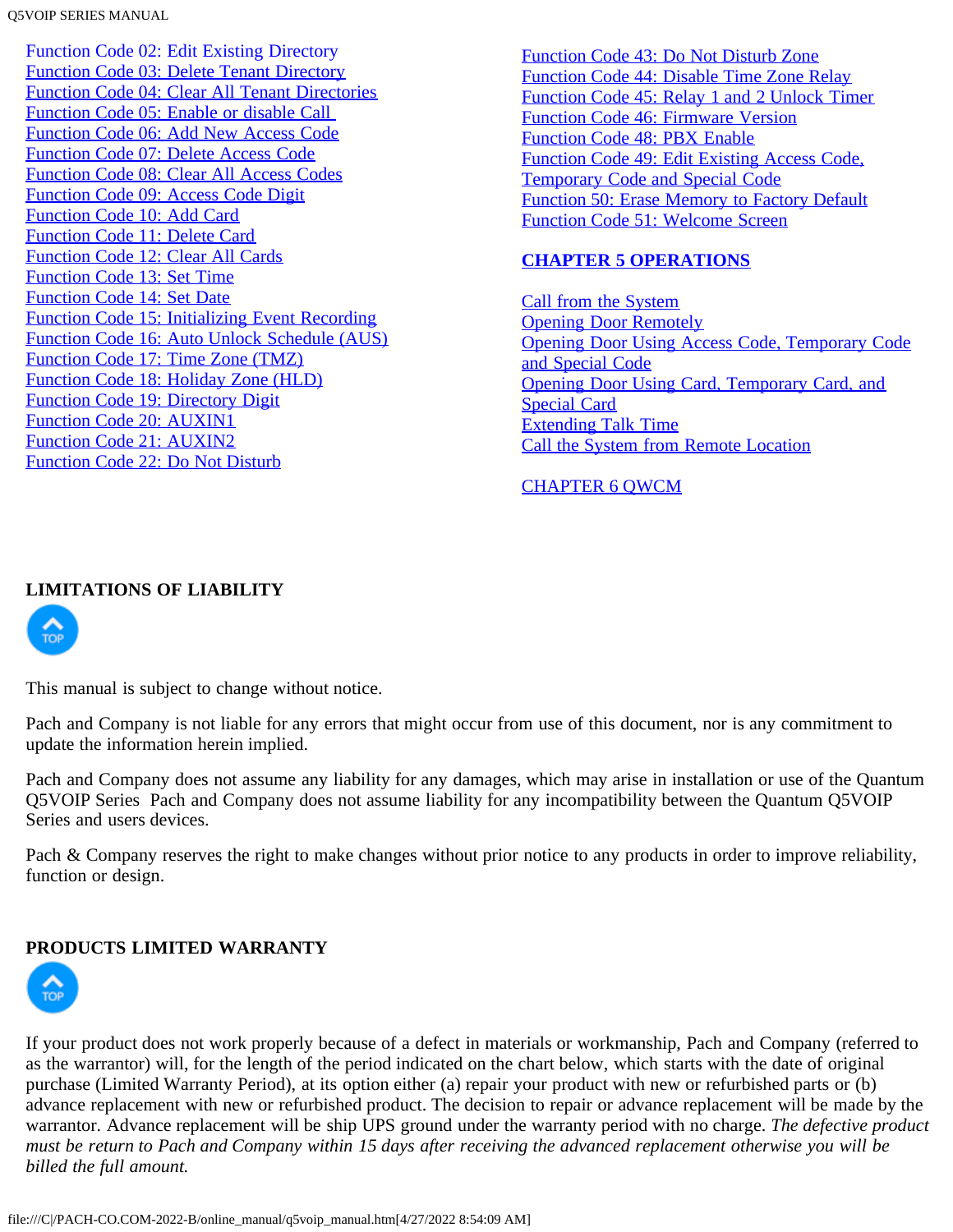Parts: Two (2) year, does not cover parts needed to re-install the product by the installer Labor: Two (2) year, does not cover installation labor Cards, Fobs and Transmitters warranted for 90 days

# <span id="page-2-0"></span>**LIMITED WARRANTY LIMITS AND EXCLUSIONS**



This limited warranty **ONLY COVERS** failures due to defects in materials or workmanship, and **DOES NOT COVER** normal wear and tear or cosmetic damage.

The Limited Warranty **ALSO DOES NOT COVER** damages which occurred in shipment, or failures which result from accidents, misuse, abuse, neglect, bug infestation, mishandling, misapplication, alteration, faulty installation, setup adjustment, misadjustment of consumer controls, improper maintenance, power line surge, lightning damage, modification, introduction to sand, humidity or liquids or product has been installed by non-license installer or damage that is attributable to acts of God.

**ADVANCE REPLACEMENT** can only be issued by Pach and Company Technical Department free of charge and transport by standard transportation (UPS Ground, Standard US mail, whichever is applicable). Our Technical Department has the right to decline advance replacement. It is your responsibility to return the defective part at your cost.

# **THERE ARE NO EXPRESS WARRANTIES EXCEPT AS LISTED UNDER LIMITED WARRANTY COVERAGE . THE WARRANTOR IS NOT LIABLE FOR INCIDENTAL OR CONSEQUENTIAL DAMAGES RESULTING FROM THE USE OF THIS PRODUCT, OR RISING OUT OF ANY BREACH OF THIS LIMITED**

**WARRANTY.** (As examples, this excludes damages for lost time, lost calls or messages, cost of having a unit removed or re-install if applicable, travel to and from the servicer.

# **ALL EXPRESS AND IMPLIED WARRATIES, INCLUDING THE WARRANTY OF MERCHANTABILITY, ARE LIMITED TO THE PERIOD OF THE LIMITED WARRANTY.**

Some states do not allow the exclusion or limitation of incidental or consequential damages, or limitation on how long an implied warranty lasts, so the exclusions may not apply to you.

This Limited Warranty gives you specific legal rights and you may also have other rights which vary from state to state. If a problem with this product develops during or after the Limited Warranty period, you may contact your dealer/installer. If the problem is not handled to your satisfaction, then call Pach and Company at 1-888-678-7224.

# **PARTS AND SERVICE, WHICH ARE NOT COVERED BY LIMITED WARRANTY, ARE YOUR RESPOSIBILITY.**

<span id="page-2-1"></span>**[CHAPTER 1](#page-0-0)**

**[Getting](#page-0-1) Started**



# **Introduction**

Pach & Company thanks and congratulates you on the purchase of your Quantum Q5VOIP Series Telephone Entry Access Control Systems.

The manual is designed to guide you through the proper programming and use of the Quantum Q5VOIP Series It is important for you to read and follow the manual completely.

The product comes with two years Limited Warranty, see above for more detail

# **Description**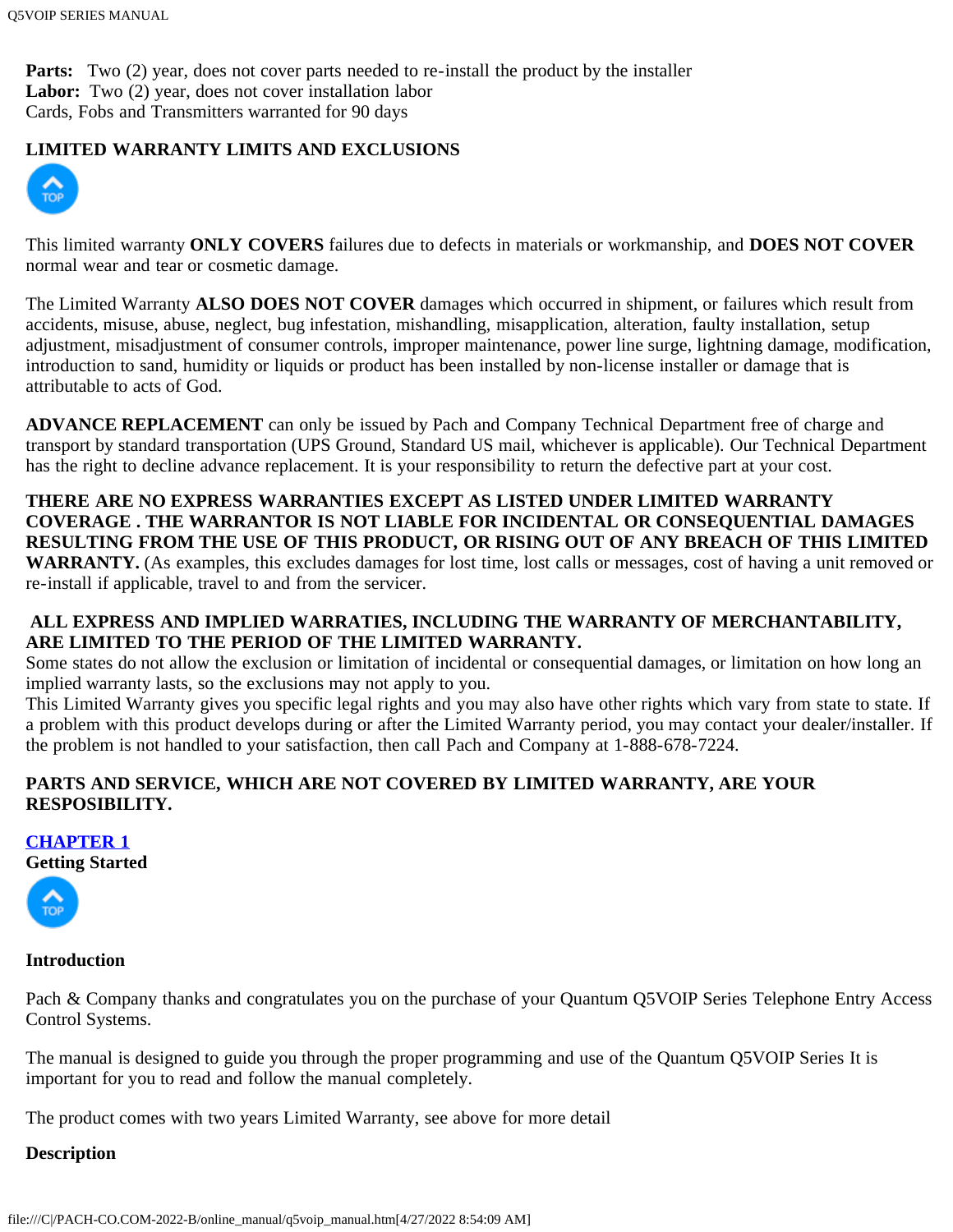The Quantum Q5VOIP Series is residential intercom with 10 tenants capacity. It can be used for small appartment less than 10 tenants.

Analog dial tone is supplied by AATA2

Capacity 10 tenants, 100 cards and 100 codes.

## **Specification**

**Input power**: 12VAC 40VA (12VAC supplied) or 12VDC 3.0A **Minimal Current consumption**: 750-100mA **DIMENSION:** 9-13/16"(H) x 11-13/16"(W) x 3-1/2"(D) 1x16 Liquid Crystal Display (LCD) Built-in 26 Bit Wiegand Card Reader RS-485 for Satellite system (up to eight satellite) Two on-board relays Two Auxiliary inputs Operating environment 10ºF-140ºF Relative Humidity 0%-95% non-condensing Double 3/4" knocks-out on the back and bottom panel

#### **Features**

Web Based programming Event recording Automatic Enrollment 10 tenants, 100 cards, 100 access codes 20 programmable time zones, 10 programmable auto-unlock schedules and 20 holiday schedules 10 programmable temporary cards and access codes for limited use 10 programmable unlock hold cards and access codes

#### **Accessories and Replacement parts**

Visit our web site [www.pach-co.com](http://www.pach-co.com/)

For missing part(s) call at (888) 678-7224, Monday-Friday 7:30 AM -4:00 PM Pacific Standard Time.

#### <span id="page-3-0"></span>**CHAPTER 2 Installation and Wiring Diagram**



Follow the wiring diagram carefully. Improper installation will void the warranty. *Please call technical support in case you have any difficulties during the installation*. Click the selection below for different applications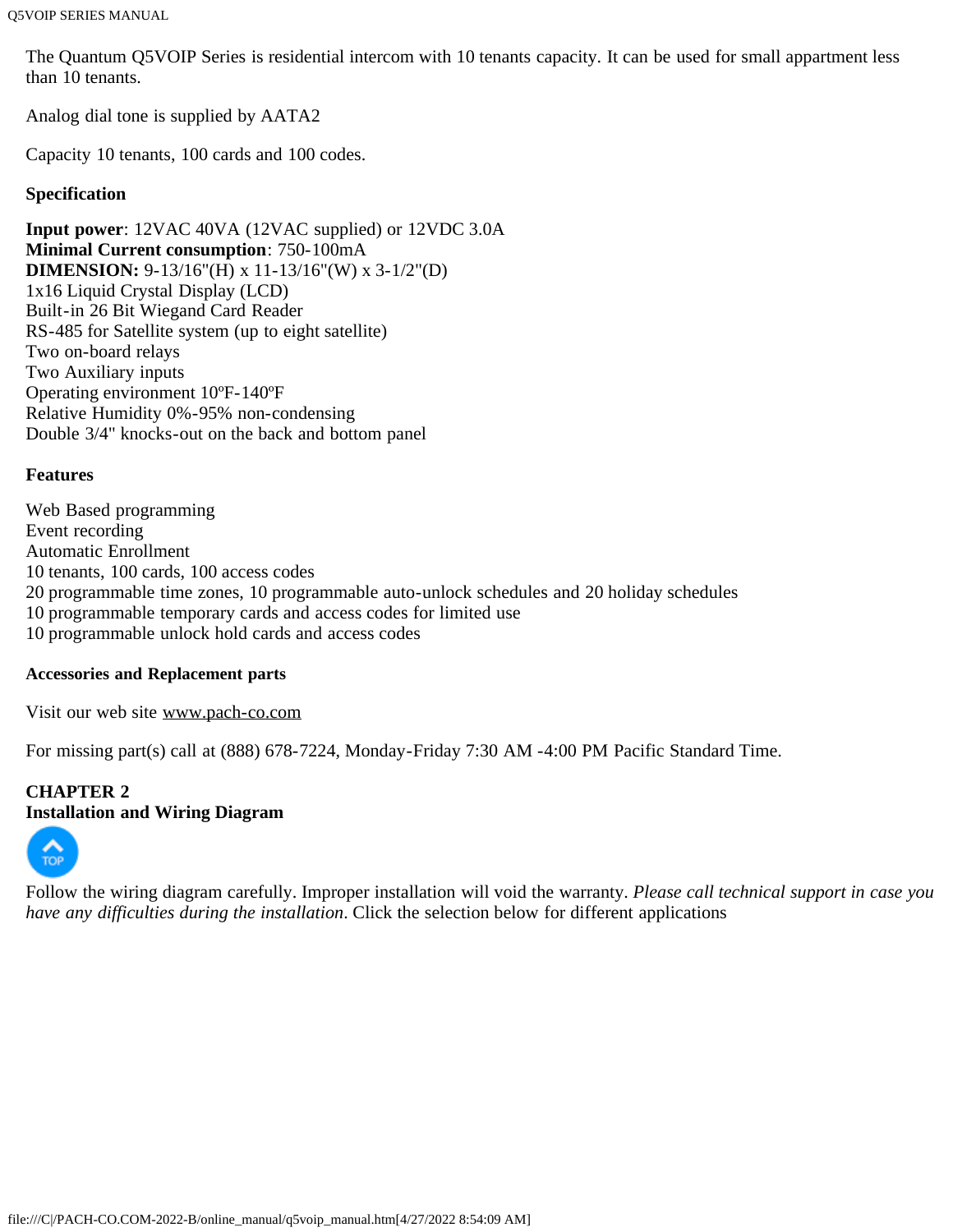

- 1. **AC1 and AC2**, Input Power 12VAC 40VA (supplied) or 12VDC 3.0A (not supplied). Measurement voltage under load must be 12.50-14.00 VAC (AC Transformer) or 13.50-14.00 VDC (DC power supply)
- 2. **BAT and GND**, Battery backup 12VDC 4.5Ahr.
- 3. **DOOR 2**, Dry contact relay for door strike or gate operator (must use separate power supply for the door strike)
- 4. **DOOR 1**, Dry contatctrelay for door strike or gate operator (must use separate power supply for the door strike)
- 5. **NTEL1 and NTEL**2, Connect to analog home phone (Intercom Mode, Distinctive Ringing)
- 6. **CO1 and CO2**, Analog Dial Tone telephone input.
- 7. **AUX1, AUX2 and GND**, Connect input device such exit switch, postal lock, etc.
- 8. **DOORS1, DOORS2, GND**, Door Sensor, connect to door swicth to monitor door opening and closing.
- 9. **RS-485**, Slave units connection, up to 8 slave units.
- 10. **26-BIT Wiegand Input**
- 11. **12VDC and GND,** Factory use only to power the QWCM
- 12. **AATA2**, Power (5VDC 3A supplied)
- 13. **INTERNET**, Connect to a Router
- 14. N/A
- 15. **RJ11 ANALOG DIAL TONE**, Coonect to No. 6
- 16. **QWCM**, Power and Communication connector, Do Not remove the connector with the power On.
- 17. **QWCM ETHERNET PORT**, Connect to the Router or Switch
- 18. **RS232**, Communication port, Do Not remove the connector with the power On
- 19. **MASTER CODE RETRIEVAL BUTTO**N, Press and release then press 00# to retrieve the current Master Code.
- 20. **VOLUME ADJUSMENT**, Counter clockwise to increase volume, Clockwise to decrease volume.

Assuming all wiring has been done properly according to [chapter 2](#page-3-0) then turn the system On using the power switch as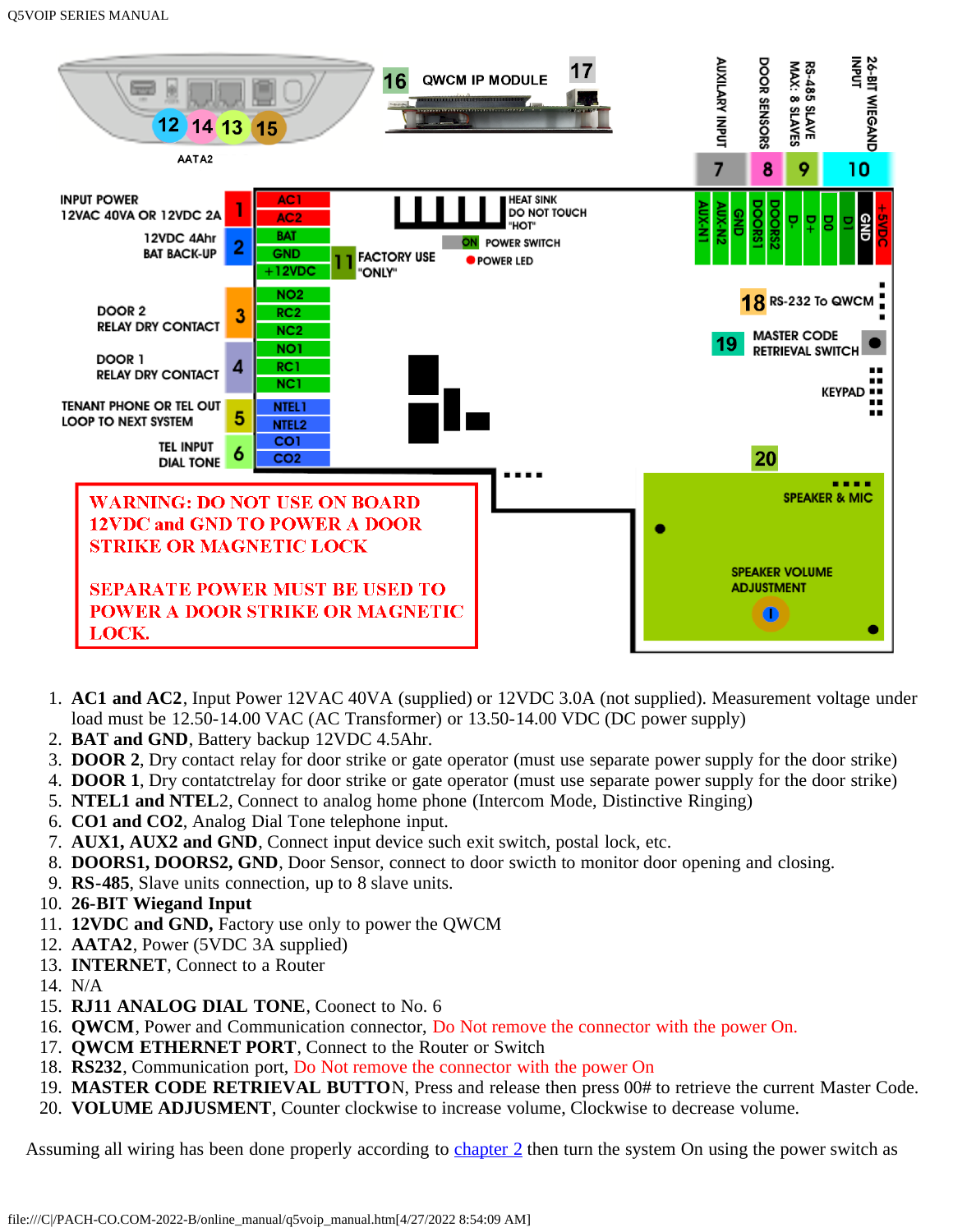shown above on diagram. The LCD will display as below

**LCD Display OK --- Flash OK --- RTC OK --- DTMF OK --- INIT START --- INIT COMPLTE --- SCROLLING**

<span id="page-5-0"></span>**CHAPTER 3 [Keypad](#page-0-1) Correlation Table**



The QR5 buttons are lighted. Below are the correlation table for each key.



# <span id="page-5-1"></span>**CHAPTER 4 [Program](#page-0-1)ming**



# <span id="page-5-2"></span>**[Log-in](#page-0-1) to Programming Mode**



- 1. Press 0 and # simultaneously, then release, the welcome screen will stop scrolling.
- 2. Enter 4-digit master code (default=0000) then press # (if you do not know the master code, see [chapter 2 step 8\)](#page-3-0)

**SELECT FUN:** 

# <span id="page-5-3"></span>**Function Code 00 - Change Master Code**

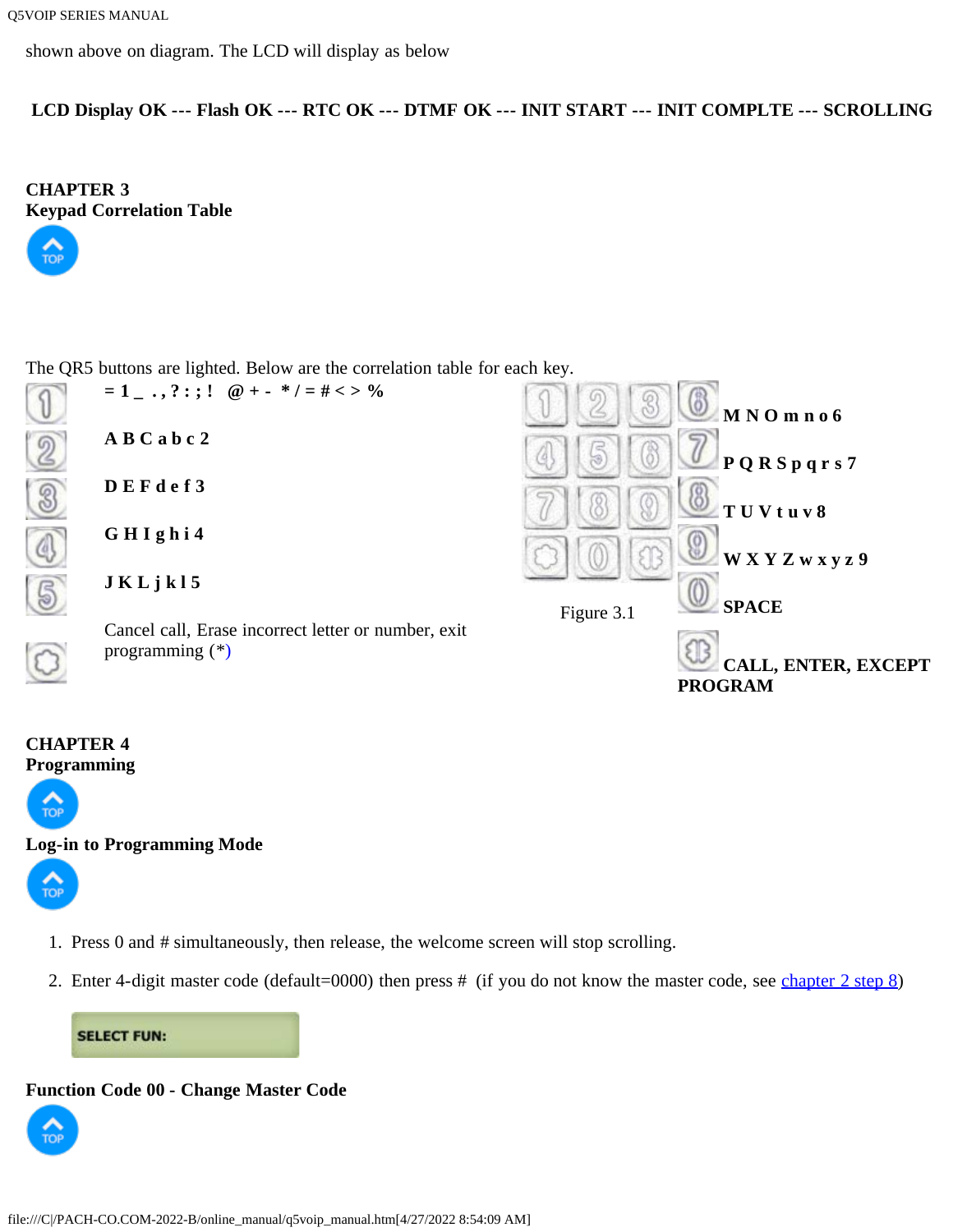Q5VOIP SERIES MANUAL

- 1. [Log-in to programming](#page-5-2)
- 2. Enter 00 then #

**MASTER CODE:0000** 

3. Enter new master code then press #

#### <span id="page-6-0"></span>**[Functio](#page-0-1)n code 01 - Add New Tenant Directory**



*A tenant directory consists of directory code (2, 3 or 4 digits depending on the setup, see [fucntion code 19\)](#page-16-0), tenant's name and phone number.*

- 1. [Log-in to programming](#page-5-2)
- 2. Enter 01 then #



<span id="page-6-2"></span>3. Enter directory number *(2, 3 or 4 digits depending on the setup, see function code 19)* then #



4. Enter name up to 16 characters (*name can be a person name, apartment number, etc*., *directory is sorted in alphabetical order*) then press #



5. Enter the tenant phone number up to 16-digit (*land line, VOIP or cellular number, i.e: 9494982951)* then press #.

# [Return to step 3 to enter another tenant directory](#page-6-2)

#### <span id="page-6-1"></span>**[Functio](#page-0-1)n Code 02 - Edit Existing Tenant Directory**



- 1. [Log-in to programming](#page-5-2)
- 2. Enter 02 then #, the display will show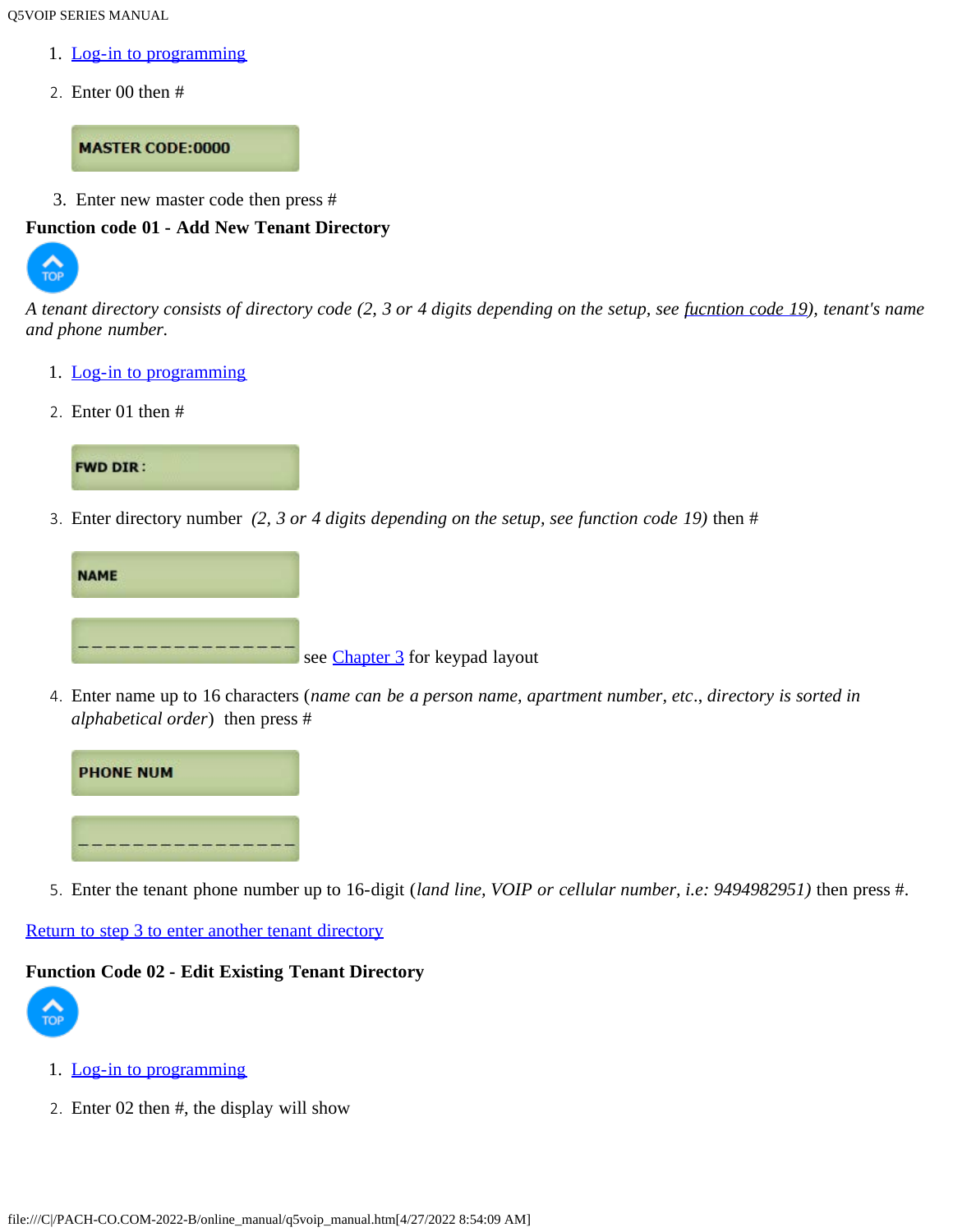**FWD DIR:** 

3. Enter tenant directory number to be edited then #



see [Chapter 3](#page-5-0) for keypad layout

4. Enter the a new tenant phone number up to 16-digit then press # or *press* # *to keep the existing phone number*.

# [Return to step 3 to edit another tenant directory](#page-0-0)

# <span id="page-7-0"></span>**Function Code 03 - Delete Tenant Directory**



- 1. [Log-in to programming](#page-5-2)
- 2. Enter 03 then #



3. Enter the tenant directory to be deleted then press #

**DELETED** if directory exists **NOT EXIST** if directory does not exist

## <span id="page-7-1"></span>**Function Code 04 - Clear All Tenant Directories**



- 1. [Log-in to programming](#page-5-2)
- 2. Enter 04 then #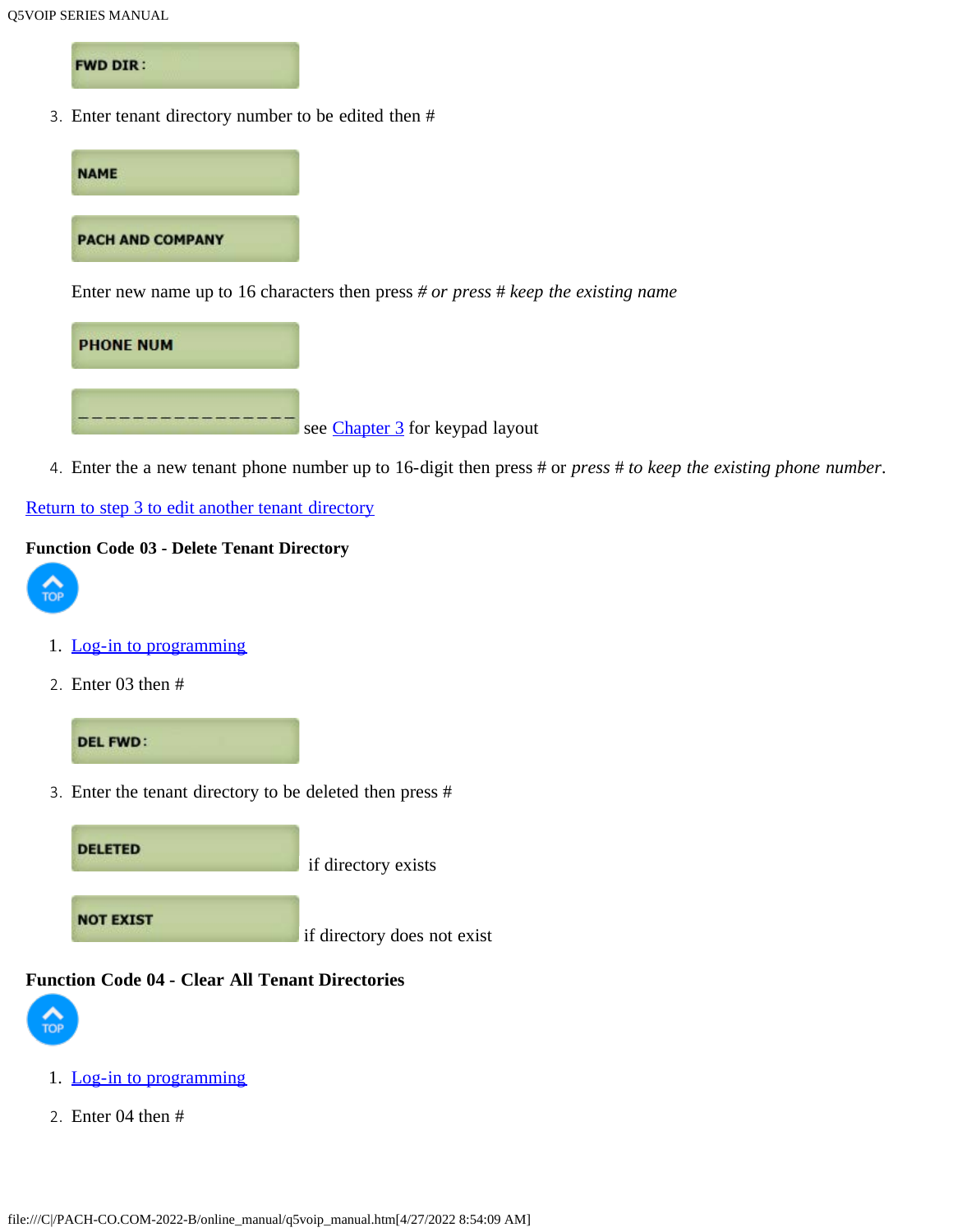#### CLR ALL FWD(1):

- 3. Do the following:
	- Press 1 (to clear all directories) then press #
	- Press \* to cancel

**ALL CLR** 

#### <span id="page-8-0"></span>**Function Code 05 - Call Forwarding**



Enable or disable call. Default setting= 1 (enable). If 1 (disable) is selected, the system can't make calls

- 1. [Log-in to programming](#page-5-2)
- 2. Enter 05 then #



3. Enter 0= disable (default) pr 1= enable then press  $#$ 

#### <span id="page-8-1"></span>**Function Code 06 - Add New Access Code**



*An access code is a keyless entry code to open the door. An access code can be programmed in 4, 5 ,6,7, or 8 digits, see [function code 09](#page-10-0) to change the access code digit.*

- 1. [Log-in to programming](#page-5-2)
- 2. Enter 06 then #

# **NEWCODE:**

<span id="page-8-2"></span>3. Enter the access code (4-8 digit, see [function code 09](#page-10-0) ), then press #



4. Enter name up to 16 characters, then press #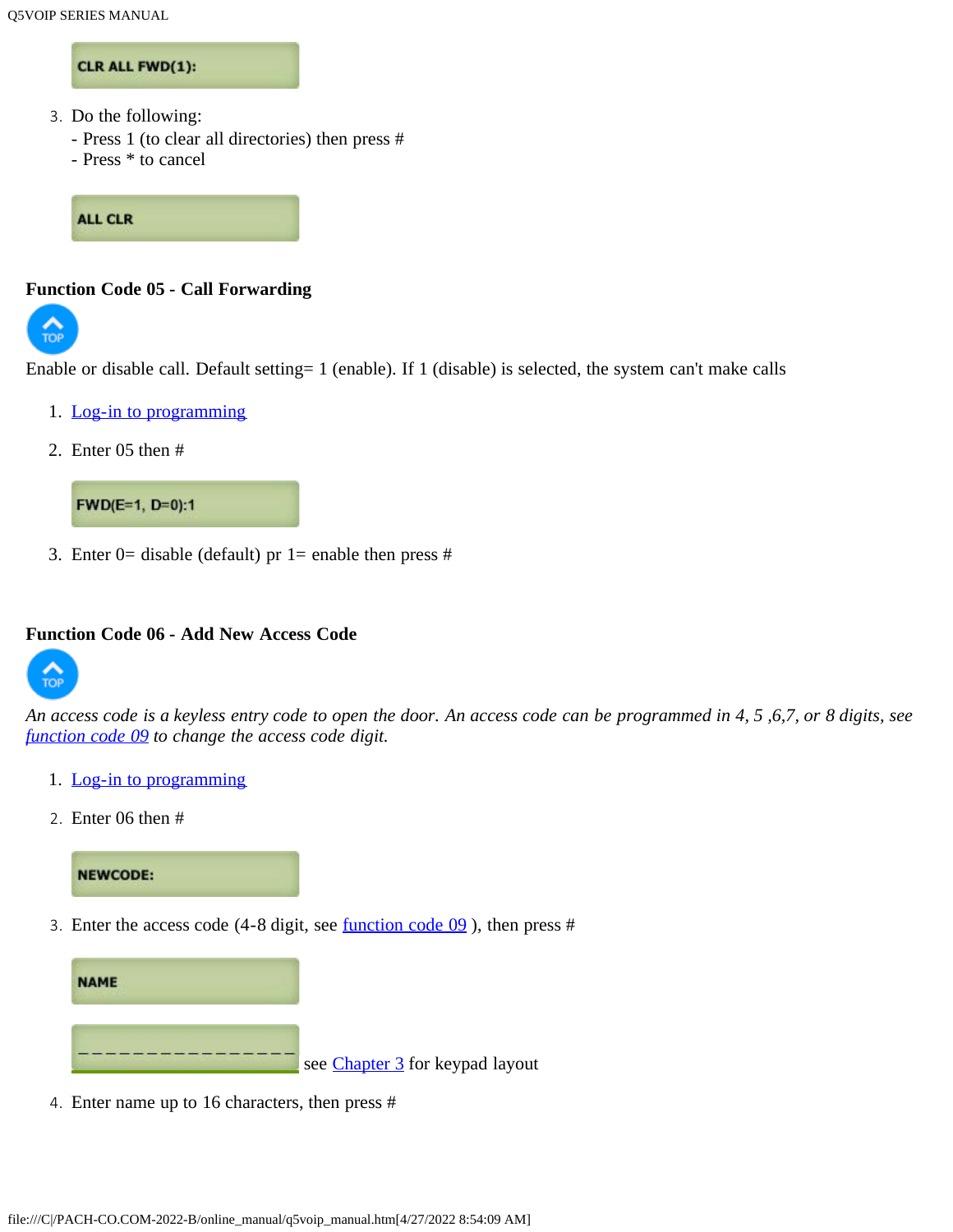DOOR(1,2,3):

5. Enter door 1 or 2, or 3 for both, then press #



<span id="page-9-2"></span>6. Enter time zone 1-3 then press #



7. Enter 00 (*24 hours*) - 20 see [function code 17](#page-14-0) then press #



8. Enter satellite system ID 0-7 (enter 0 if no satellite system connected to the main system) then press #



9. Enter

 $0=$  no more additional time zone then press # and return to [step 3](#page-8-2) to program another access code 1= add additional time zone then press  $#$  and return to [step 6](#page-9-2)

**\*** = exit programming

### <span id="page-9-0"></span>**Function Code 07 - Delete Access Code**



- 1. [Log-in to programming](#page-5-2)
- 2. Enter 07 then #

 $DELCODE:_{---}$ 

3. Enter code to be deleted then press #



Repeat this step to delete another code

# <span id="page-9-1"></span>**Function Code 08 - Clear All Access Codes**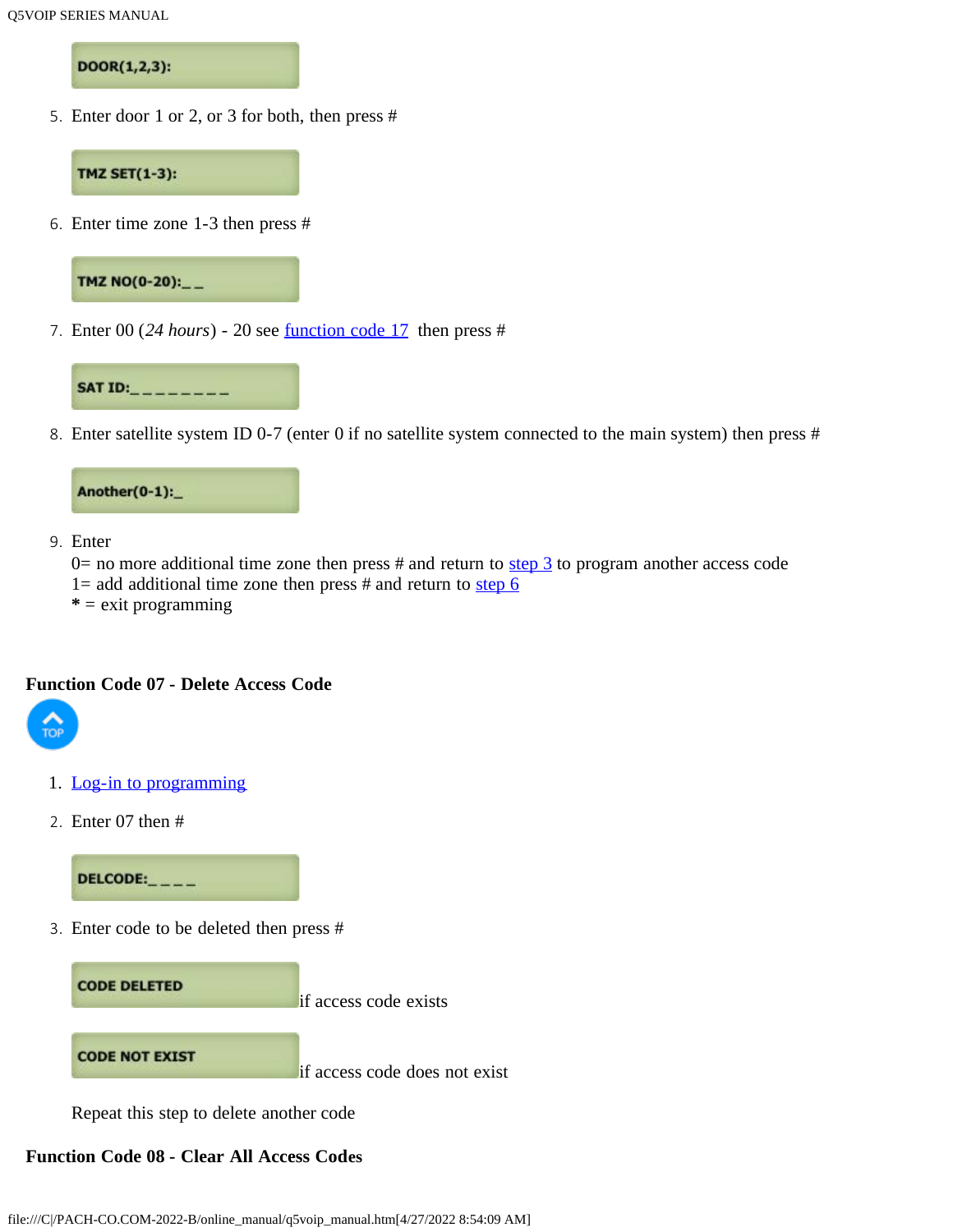

- 1. [Log-in to programming](#page-5-2)
- 2. Enter 07 then #

CLR ALL CODE(1)\_

3. Enter

1 to clear all access code then press #



\* to cancel

#### <span id="page-10-0"></span>**Function Code 09 - Access Code Digit**



- 1. [Log-in to programming](#page-5-2)
- 2. Enter 09 then #|

#### **CODE DIGIT: 4**

3. Enter 4, 5, 6, 7 or 8 (default setting is 4 digit) then press #

### **Function Code 10 - Add Card**



- 1. [Log-in to programming](#page-5-2)
- 2. Enter 10 then #



3. Present the card or keyfob against the black window, the card or keyfob number will show on the display (or enter the last 8 digits of the number of the keyfob or card, then press #)

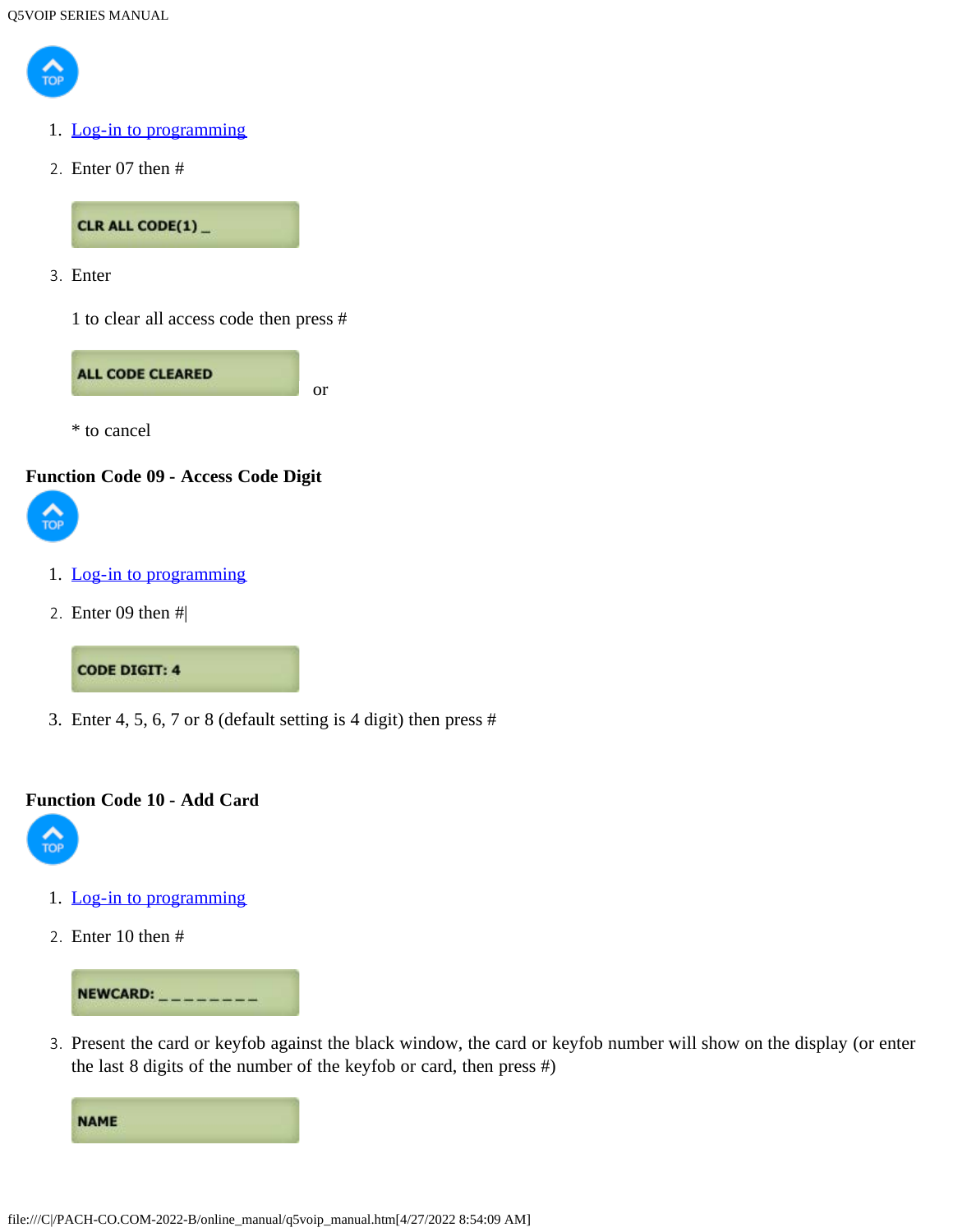see [Chapter 3](#page-5-0) for keypad layout

4. Enter name up to 16 characters then press #



5. Enter door 1 or 2, or 3 for both then press #



6. Enter time zone 1-3 then press #



7. Enter 00 (*24 hours*) - 20 see [function code 17](#page-14-0) then press #



8. Enter satellite system ID 0-7 (enter 0 if no satellite connected to the main system) then press #



- 9. Enter
	- 0= no more additional time zone then press # and return to  $\frac{\text{step 3}}{\text{step 3}}$  to add program another card
	- 1= add additional time zone then press  $#$  and return to [step 6](#page-9-2)
	- **\*** = exit programming

#### <span id="page-11-0"></span>**Function Code 11 - Delete Cards**



- 1. [Log-in to programming](#page-5-2)
- 2. Enter 11 then #



3. Present the card or keyfob against the black window, the number will show on the display (or enter the last 8-digits of the card or keyfob) then press #

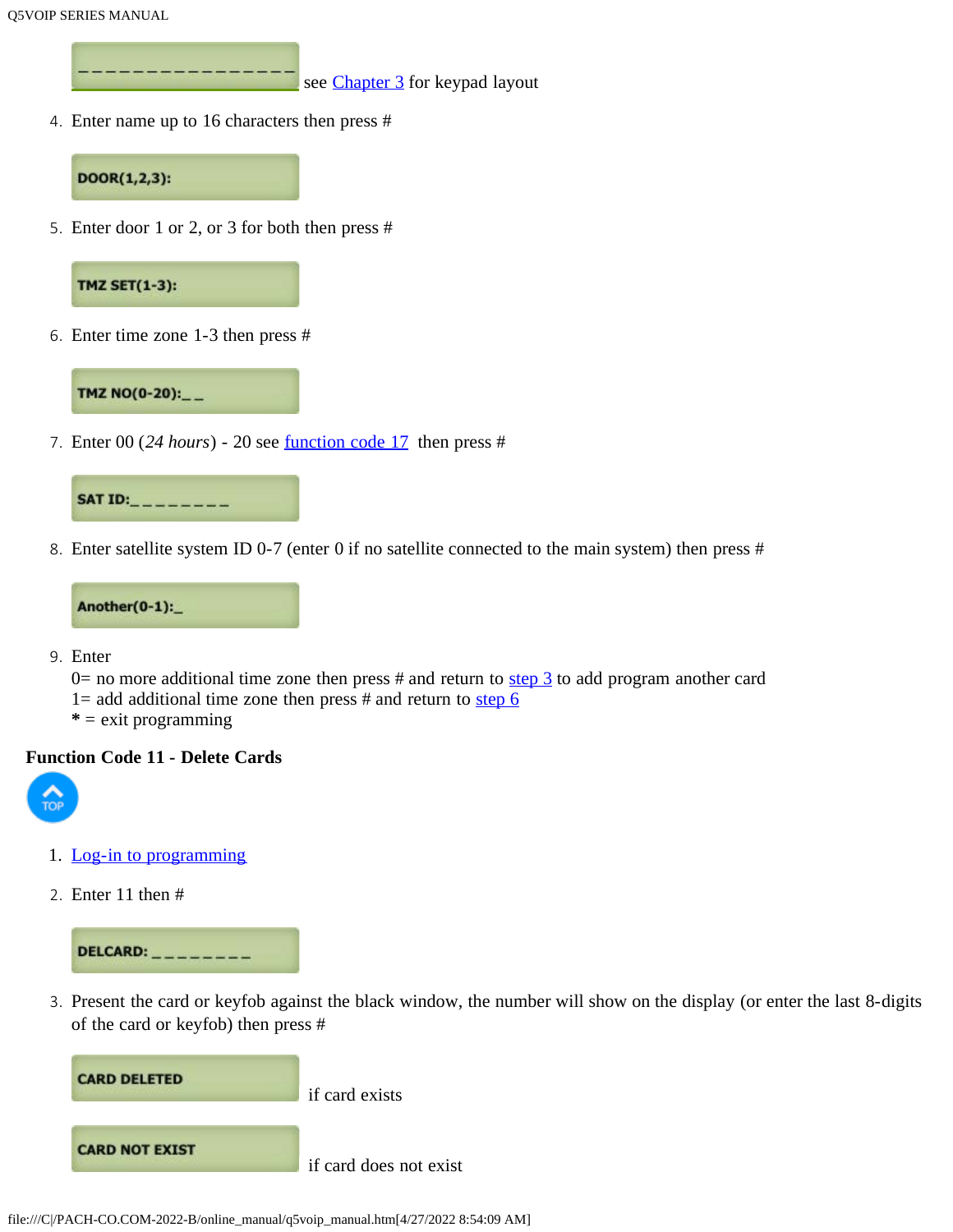Repeat this step to delete another code

# <span id="page-12-0"></span>**[Functio](#page-0-1)n Code 12 - Clear All Cards**



- 1. [Log-in to programming](#page-5-2)
- 2. Enter 12 then #

CLEAR ALL CARD(1)\_

3. Enter

1 to clear all keyfobs or cards press #

**ALL CARD CLEARED** or \* to cancel

#### <span id="page-12-1"></span>**Function Code 13 - Set Time**



- 1. [Log-in to programming](#page-5-2)
- 2. Enter 13 then #

**TIME (HH:MM) 13:52** 

3. Enter **HH**= in military time **MM**= minute the press #

#### <span id="page-12-2"></span>**Function Code 14 - Set Date**



- 1. [Log-in to programming](#page-5-2)
- 2. Enter 14 then #

#### DATE: 2011/08/11

3. Enter YYYY/MM/DD **YYYY**= year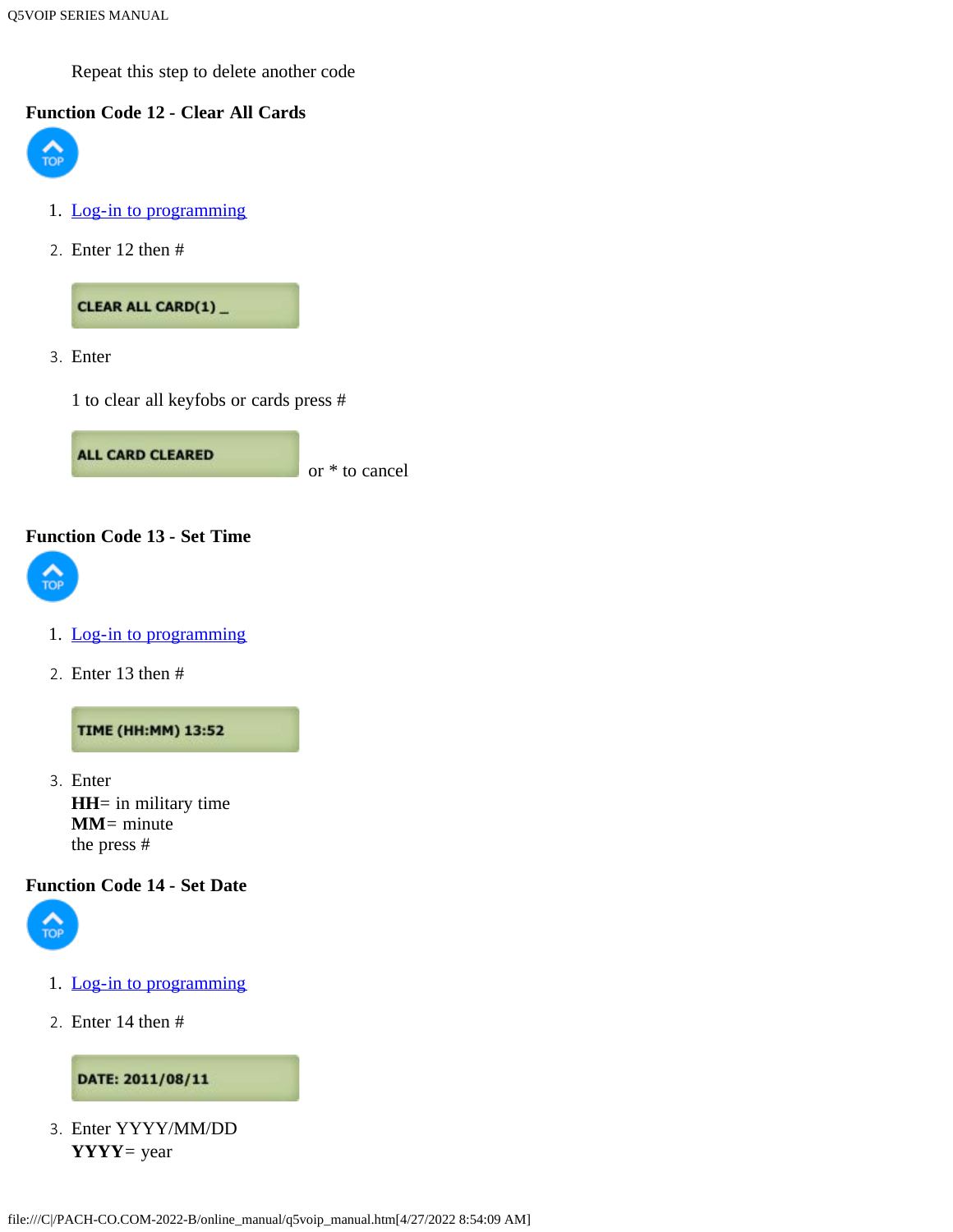**MM**= Month **DD**= Date then press #

**DAY(0=SUN): 2** 

4. Enter

**0**= Sunday, **1**= Monday, **2**= Tuesday, **3**= Wednesday, **4**= Thursday, **5**= Friday, **6**= Saturday then press #



5. Enter 0= NO Daylight Saving Zone (Hawaii, Indiana and Arizona) 1=Daylight Saving Zone then press #

# <span id="page-13-0"></span>**Function Code 15 - Initializing Event recording**



*The events are stored in the RAM buffer. The Event RAM buffer can hold 800-2000 events. The Events are stored as first in first out (FIFO). This function code will clear the event buffer.*

- 1. [Log-in to programming](#page-5-2)
- 2. Enter 15 then #

**EVENT INIT(1):** 

Enter 1 then # to clear event buffer

**INIT EVENT BUF...** 

or \* to cancel deletion

# <span id="page-13-1"></span>**[Functio](#page-0-1)n Code 16 - Auto Unlock Schedule (AUS)**



*Unlocking and locking the door as program automatically. If the open time is 06:00 and close time 18:00, door 1,2 or both will unlock at 06:00 am and close at 06:00 pm. 10 AUS can be programmed.*

- 1. [Log-in to programming](#page-5-2)
- 2. Enter 16 then #



3. Enter AUS (0-9) then press #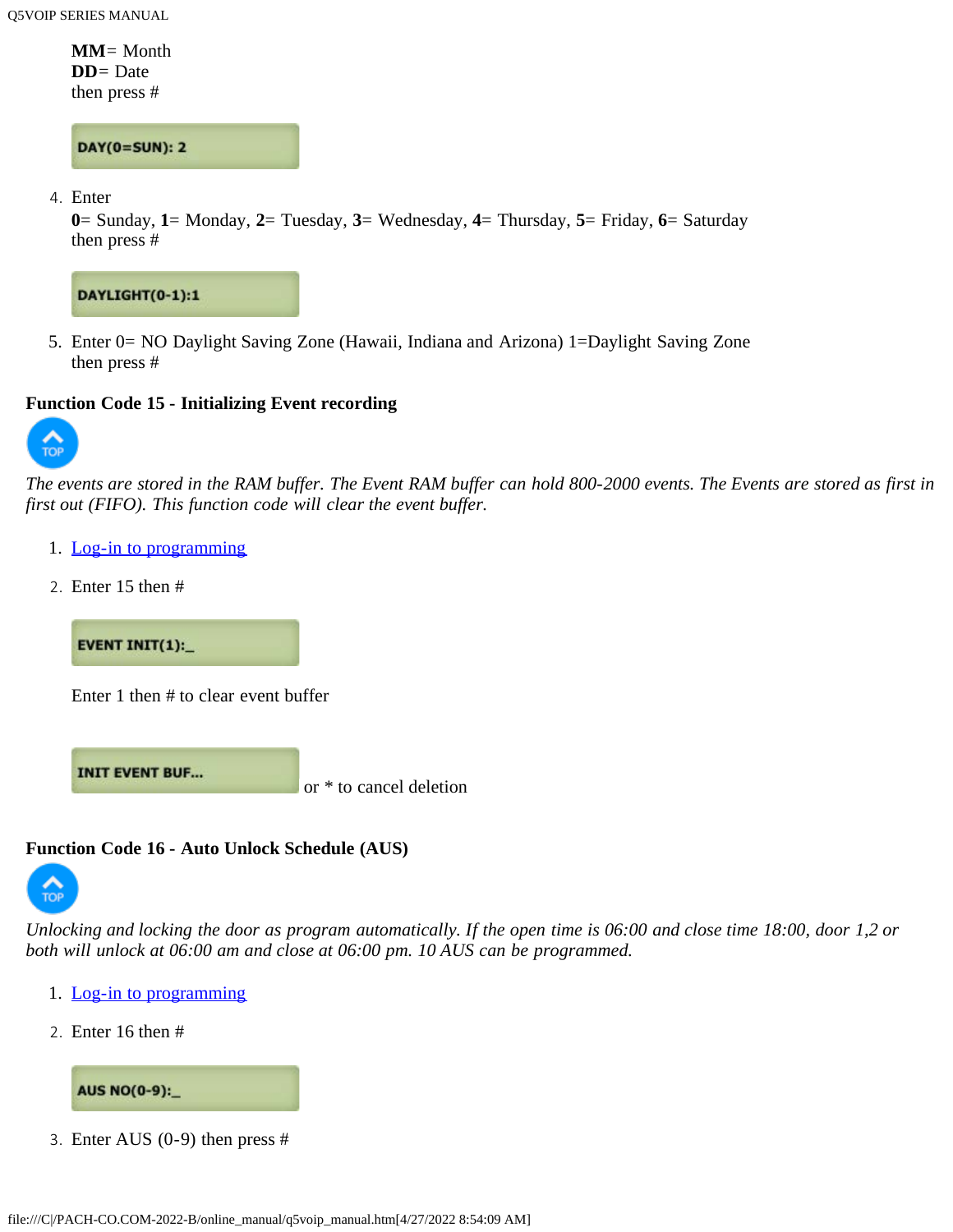ADD=1 DEL=0:

4. Enter

0= Delete the existing AUS the press #



5. Enter open time in military then press #



6. Enter close time in military then press #



7. Enter

```
0= Sunday, 1= Monday, 2= Tuesday, 3= Wednesday, 4= Thursday, 5= Friday, 6= Saturday
then press #
```
 $DOOR(1-3):$ 

- 8. Enter
	- $1=$  Relay 1 (door 1)  $2=$  Relay 2 (door 2) 3= Both relay 1 and 2
	- then press #
- 9. [Return to step 3 to enter another AUS](#page-0-0)

# <span id="page-14-0"></span>**[Functio](#page-0-1)n Code 17 - Time Zone (TMZ)**



*A maximum of 20 Time Zones can be programmed and up to three time zones can be assigned to each access code or card to allow access during a certain time of the day.*

- 1. [Log-in to programming](#page-5-2)
- 2. Enter 17 then #



3. Enter 01-20 (00=24 hours access automatically) then press #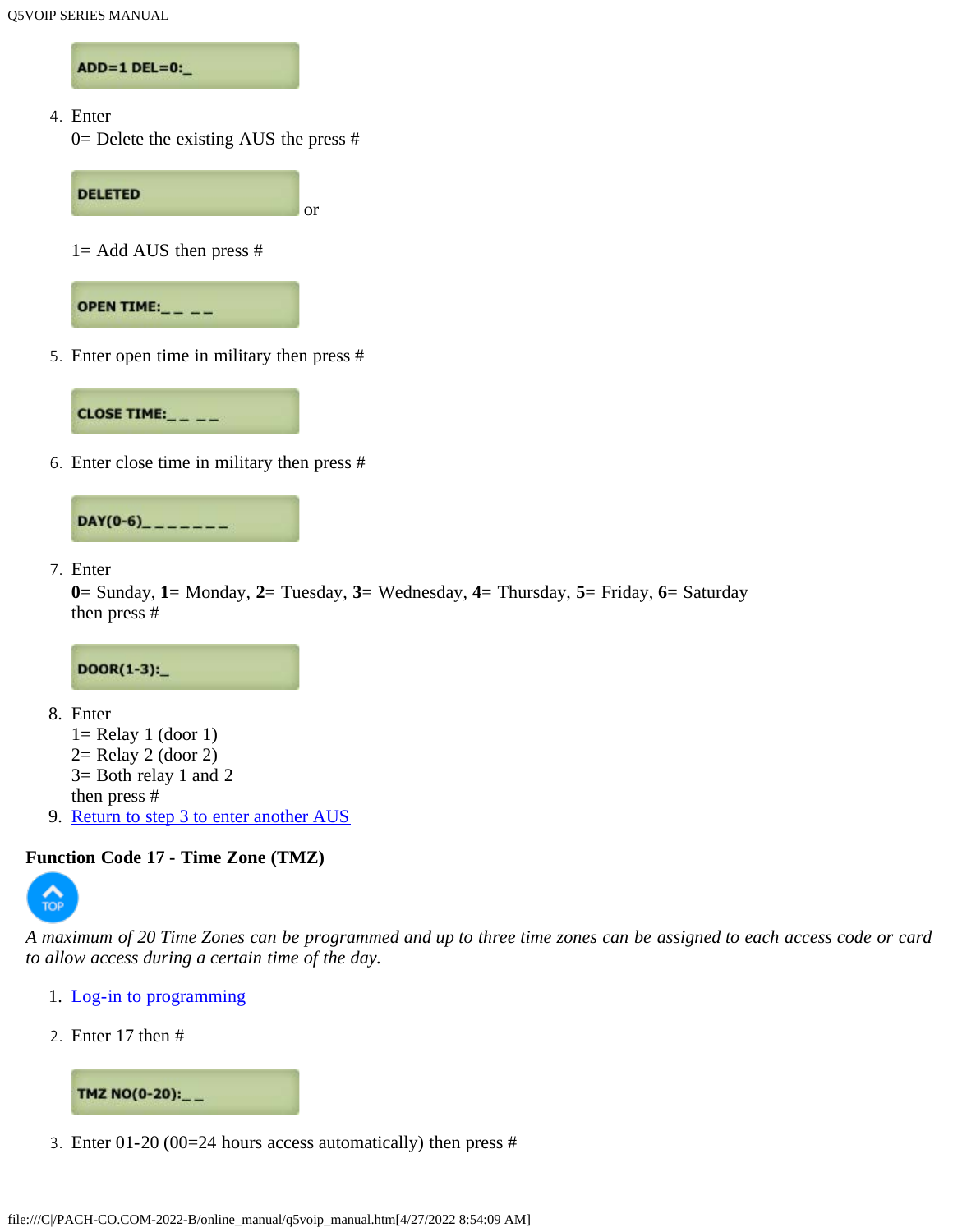ADD=1 DEL=0:\_

4. Enter

 $0=$  Delete the existing time zone then press #

**DELETED** or

 $1=$  add new time zone then press #



5. Enter start time in military then press #



6. Enter end time in military then press #



7. Enter

**0**= Sunday, **1**= Monday, **2**= Tuesday, **3**= Wednesday, **4**= Thursday, **5**= Friday, **6**= Saturday then press #

[Return to step 3 to program more time zone](#page-0-0)

#### <span id="page-15-0"></span>**Function Code 18 - Holiday Zone (HLD)**



*HLD is to ever ride Time Zone (TMZ) and Auto Unlock Schedule (AUS) during the holidays. Up to 20 Holidays can be programmed*

- 1. [Log-in to programming](#page-5-2)
- 2. Enter 18 then #

HLD NO(1-20):\_\_

<span id="page-15-1"></span>3. Enter 01-20 then press #



4. Enter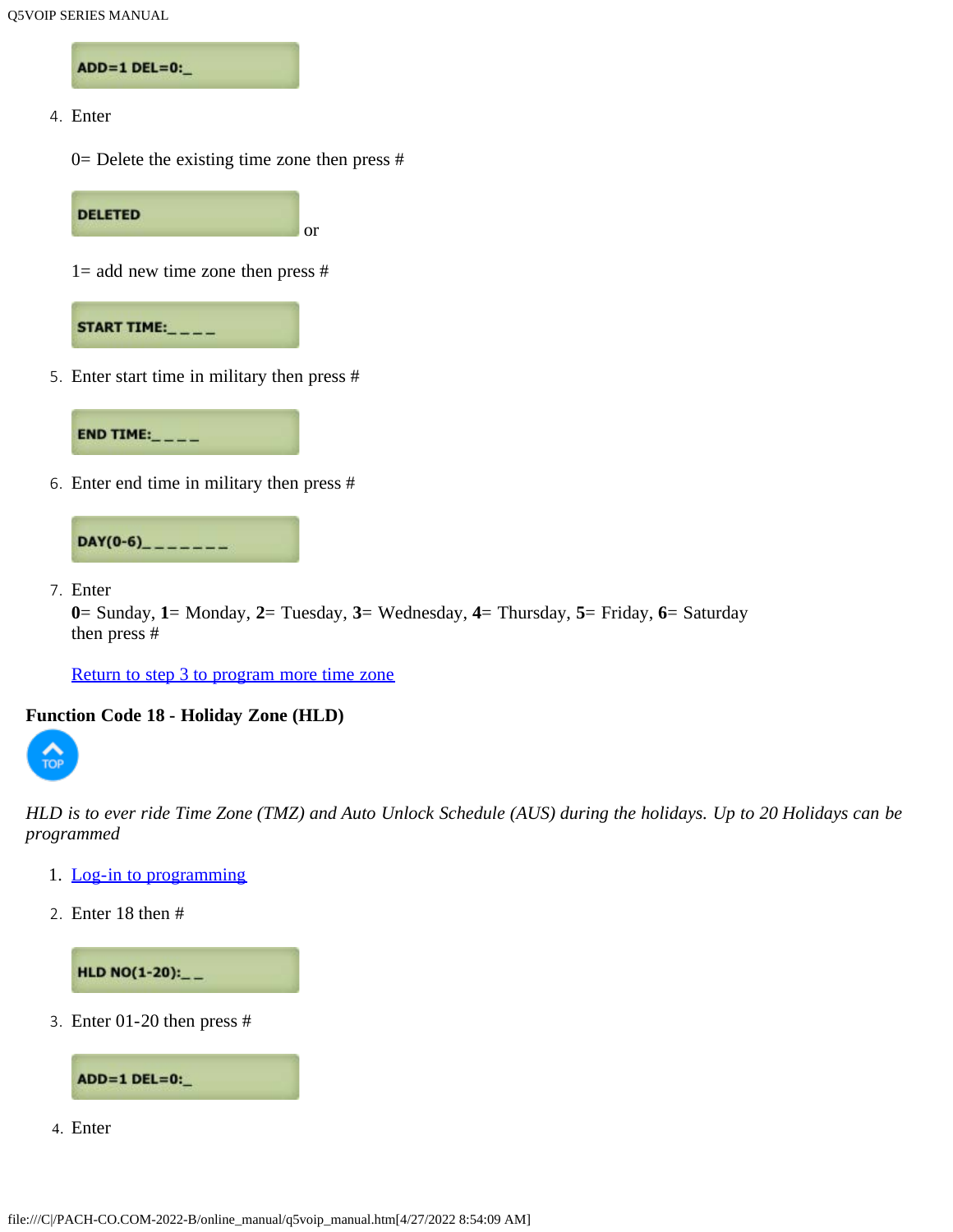$0=$  Delete the existing holiday zone then press #



5. Enter month and date (i.e. 0704 for U.S.A Independence Day) then press # [Return to step 3 to add more holiday zones.](#page-15-1)

#### <span id="page-16-0"></span>**[Functio](#page-0-1)n Code 19 - Directory Digit**



Directory digit is a unique number that must be assigned for each tenant. By default, the directory is set to 2 digit but can be changed to 3 or 4 digits. The directory can also be used for [direct call.](#page-31-2)

- 1. [Log-in to programming](#page-5-2)
- 2. Enter 19 then #

**DIR DIGIT: 3** 

3. Enter 2, 3 or 4 digit then press #

#### <span id="page-16-1"></span>**[Functio](#page-0-1)n Code 20 - AUXIN1**



*AUXIN1 is used for input device such as postal lock, infrared sensor, exit button, etc..AUXIN1 is associated with relay 1*

- 1. [Log-in to programming](#page-5-2)
- 2. Enter 20 then #



- 3. Enter
	- 0= disable (default setting)
	- 1= Enable control by relay 1 open door interval, see [function code 28](#page-19-0)
	- 2= relay 1 control by AUXIN1
	- then press #

# <span id="page-16-2"></span>**Function Code 21 - AUXIN2**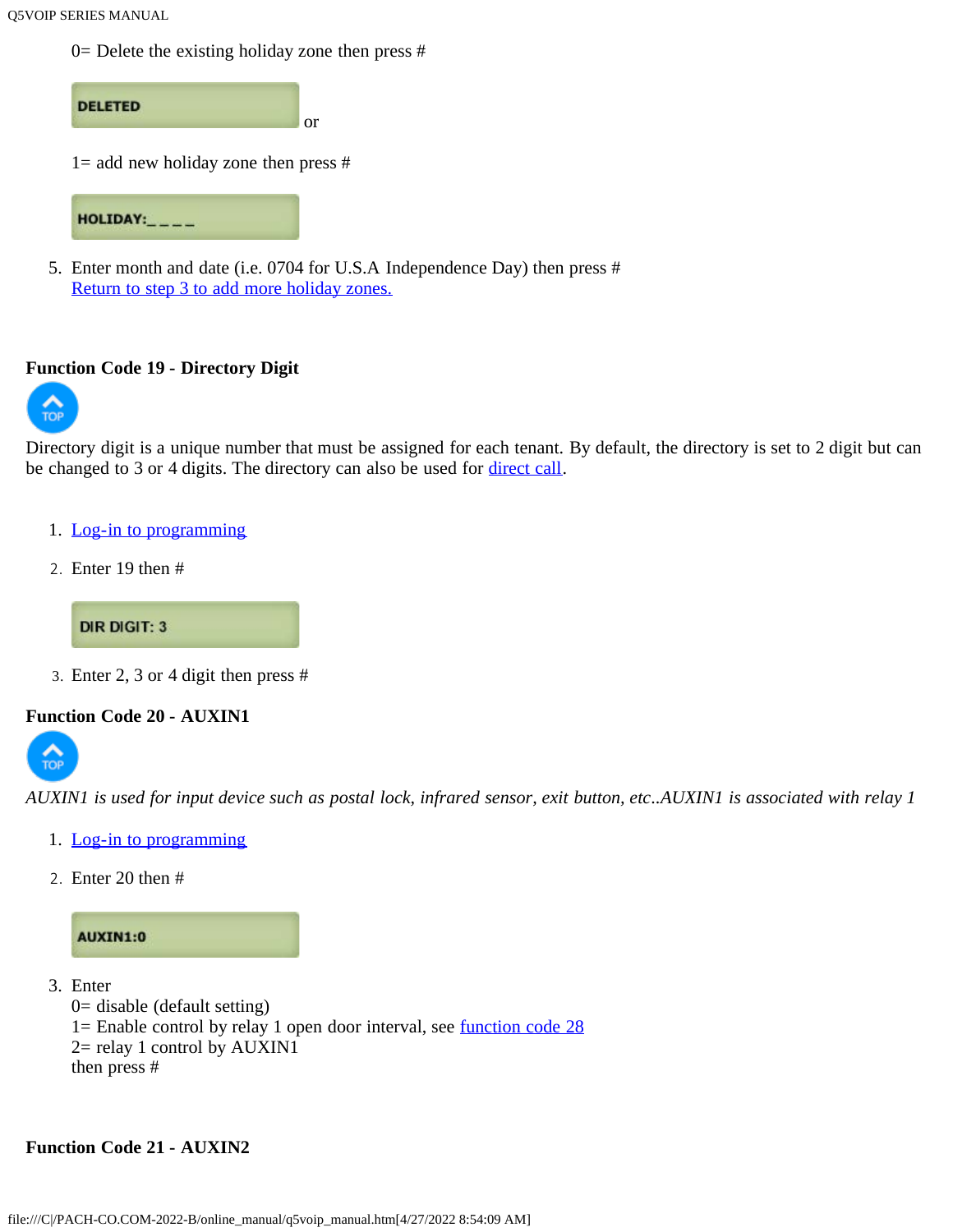

*AUXIN2 is used for input device such as postal lock, infrared sensor, exit button, etc.. AUXIN2 is associated with relay 2*

- 1. [Log-in to programming](#page-5-2)
- 2. Enter 21 then #

# AUXIN2:0

```
3. Enter
  0= disable (default setting)
  1= Enable control by relay 2 open door interval, see function code 29
  2= relay 2 control by AUXIN2
  then press #
```
# <span id="page-17-1"></span>**Function Code 22 - Do Not Disturb**



*If Do Not Disturb is enabled, then the calling feature is disabled.*

- 1. [Log-in to programming](#page-5-2)
- 2. Enter 21 then #

**NO DIST EN(1):0** 

3. Entert  $0=$  disable,  $1=$  enable then press #

#### <span id="page-17-0"></span>**Function Code 23 Lock-out Count**



*The system will be disabled in about 60 seconds after pressing invalid access code or swiping invalid card as specified on the Lock-out Count.*

- 1. [Log-in to programming](#page-5-2)
- 2. Enter 23 then #



3. Enter 1-9 (default=3) then press #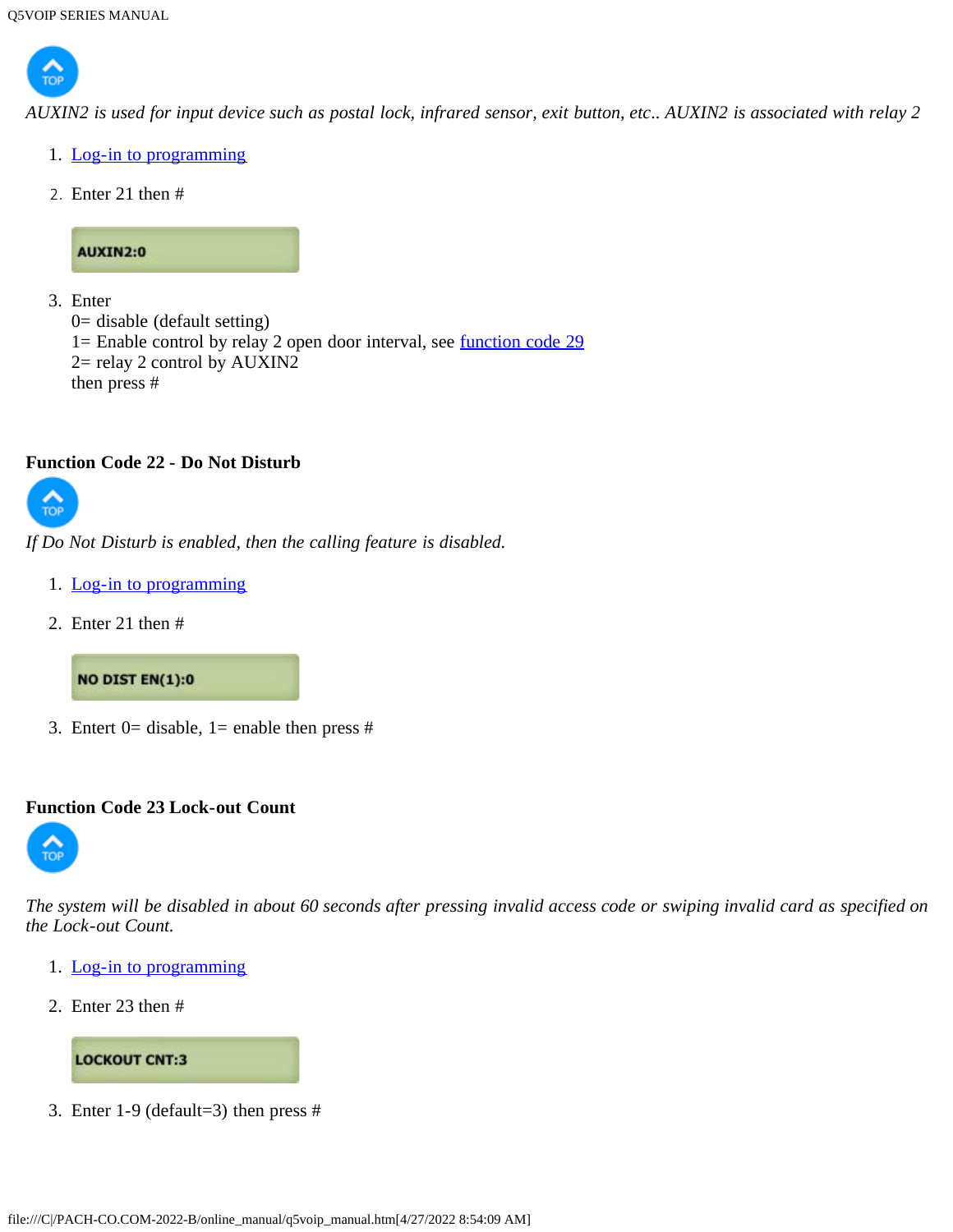Q5VOIP SERIES MANUAL

# <span id="page-18-0"></span>**Function Code 24 Alarm**



*The system has a warning alarm if invalid code or card has been enter according to the setting on <i>[function code 23.](#page-17-0)* 

- 1. [Log-in to programming](#page-5-2)
- 2. Enter 24 then #

**ALARM NO(0-3):1** 

3. Enter

**0**= disable, **1**=disable system for 60 seconds and local beep (default setting), **2**= disable system for 60 seconds with no beep

**3**= call directory  $(0-9)$  then press #

#### <span id="page-18-1"></span>**Function Code 25 Keypad Beep**



*Turn the keypad press beep On or Off*

- 1. [Log-in to programming](#page-5-2)
- 2. Enter 25 then #

**KEY BEEP(0-1):1** 

3. Enter  $0=$  off,  $1=$  On (default) then press #

#### <span id="page-18-2"></span>**Function Code 26 Door Beep**



*Turn the door beep On or Off*

- 1. [Log-in to programming](#page-5-2)
- 2. Enter 26 then #

**DOOR BEEP(0-1):1** 

3. Enter  $0=$  off,  $1=$  On (default) then press #

# <span id="page-18-3"></span>**Function Code 27 Talk Time**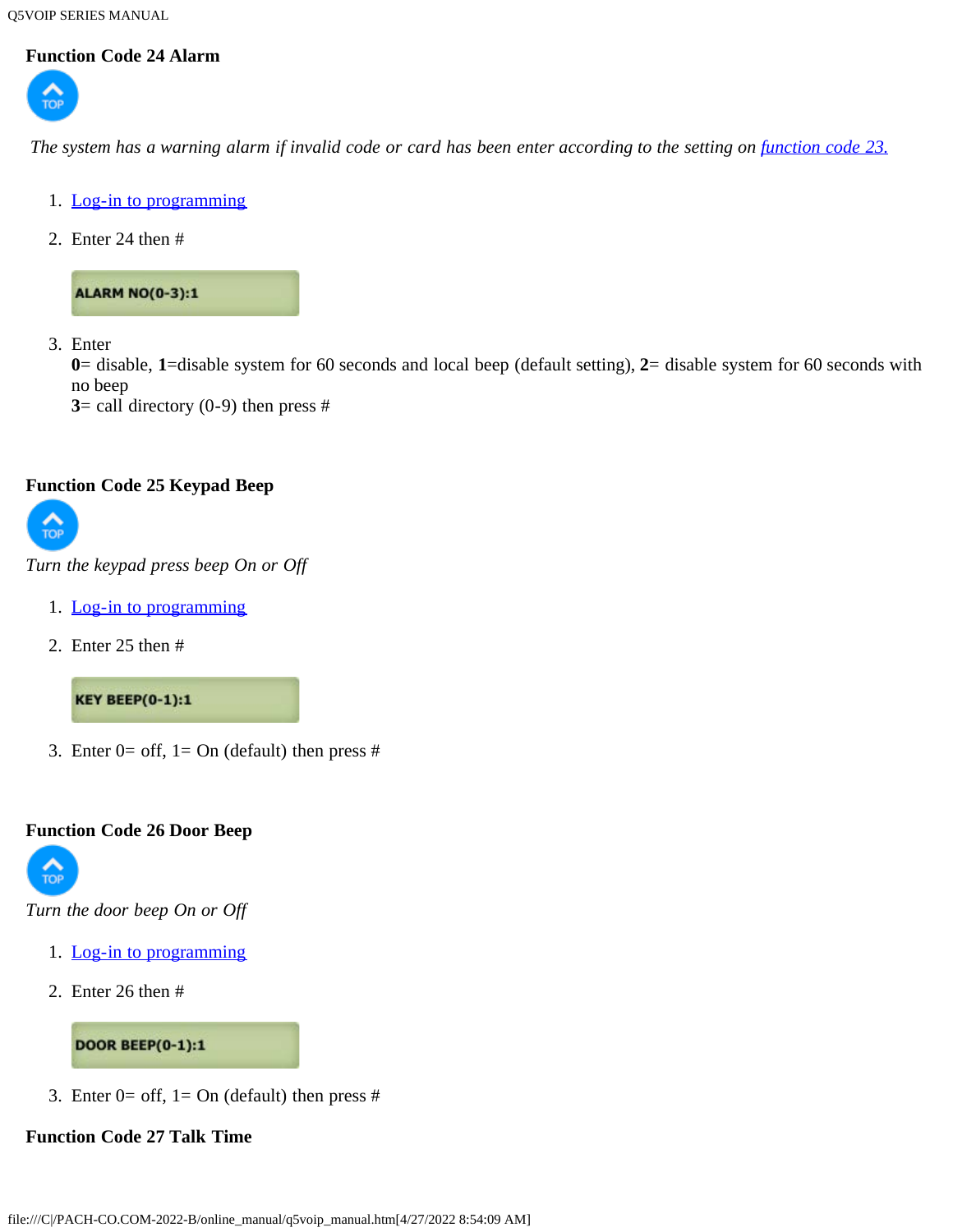

*The amount of time the visitor can talk to the tenant. The timer starts as soon as the system is offhook.*

- 1. [Log-in to programming](#page-5-2)
- 2. Enter 27 then #

**TALK TIME:060** 

3. Enter 10-240 seconds then press #

# <span id="page-19-0"></span>**[Functio](#page-0-1)n Code 28 Unlock Relay 1 Time**



*The amount of time for relay 1 to trigger.*

- 1. [Log-in to programming](#page-5-2)
- 2. Enter 28 then #

**DOOR1 TIME:012** 

3. Enter 01-99 (second) then press #

# <span id="page-19-1"></span>**Function Code 29 Unlock Relay 2 Time**



*The amount of time for relay 2 to trigger.*

- 1. [Log-in to programming](#page-5-2)
- 2. Enter 29 then #

# **DOOR2 TIME:012**

3. Enter 01-99 (second) then press #

# <span id="page-19-2"></span>**Function Code 30 Enable Automatic Call Forwarding**

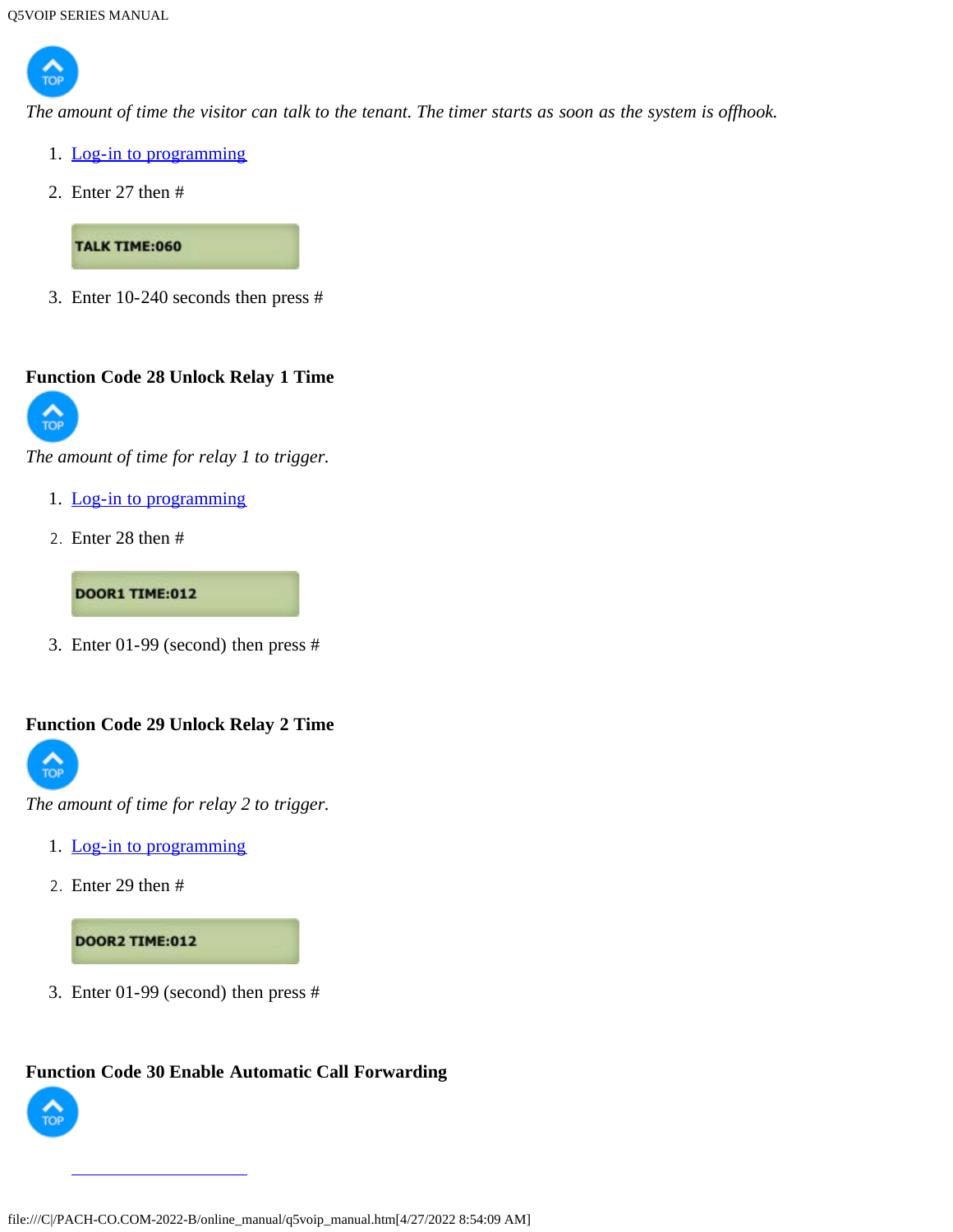Q5VOIP SERIES MANUAL

- 1. [Log-in to programming](#page-5-2)
- 2. Enter 30 then #

# **CALL FWD(0-1):0**

3. Enter 0= disable (default) pr 1= enable then press #

#### <span id="page-20-0"></span>**[Functio](#page-0-1)n Code 31 Call Forwarding Time**



*Intercom call can be forwarded to an outside line (land line, cellular phone) between 15-60 seconds. The call forwarding time must be set shorter than your voice mail or answering machine answers time otherwise it will not work. Automatic call forwarding will work if the system calls outside line. Outside line call forwarding is provided by your local telephone service.*

- 1. [Log-in to programming](#page-5-2)
- 2. Enter 31 then #



3. Enter 15-60 (second) then press # (30 second= default)

#### <span id="page-20-1"></span>**Function Code 32 Forwarding Directory**



*10 Call forwarding directory can be programmed on the system but only one can be enabled.*

- 1. [Log-in to programming](#page-5-2)
- 2. Enter 32 then #

**CALL FWD(0-1):0** 

3. Enter 0-9 then press #

# <span id="page-20-2"></span>**[Functio](#page-0-1)n Code 33 Temporary Code**



*The code will be expired after being used a certain amount of times specified (1-10 times) in the programming, Up to 10 temporary codes can be programmed*.

1. [Log-in to programming](#page-5-2)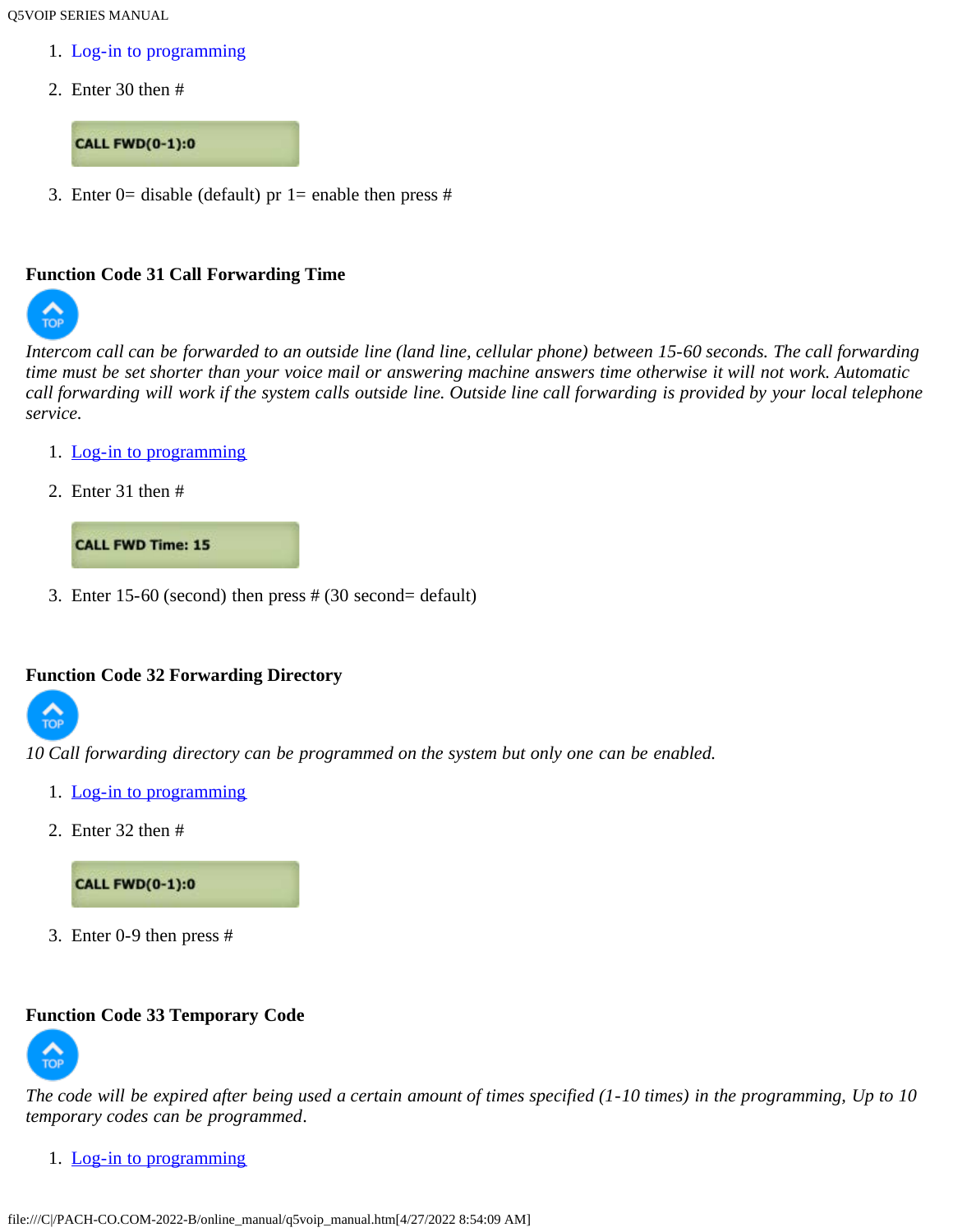2. Enter 33 then #

TEMP CODE(0-1)

<span id="page-21-0"></span>3. Enter 0= delete existing temporary code or  $1=$  add temporary code then press #

CODE NO(1-10):  $_{--}$ 

4. Enter code number 01-10 then press #



<span id="page-21-2"></span>5. Enter 4-8 digit code, see digit setting on [function code 09](#page-10-0)



6. Enter name then press #

DOOR(1,2,3):

7. Enter 1= relay 1(door 1), 2= relay 2 (door 2) or 3= both relay then press #



<span id="page-21-1"></span>8. Enter time zone set 1-3 then press #

TMZ NO(0-20):\_\_

9. Enter 00 (*24 hours*) - 20 see [function code 17](#page-14-0) then press #



10. Enter Sat id 0-7 then press # (enter 0 if no satellite connected to the QR5)



- 11. Enter
	- $0=$  no more additional time zone then press # and return to [step 3](#page-21-0) to program another temporary code
	- 1= add additional time zone then press  $#$  and return to [step 8](#page-21-1)
	- $* =$  exit programming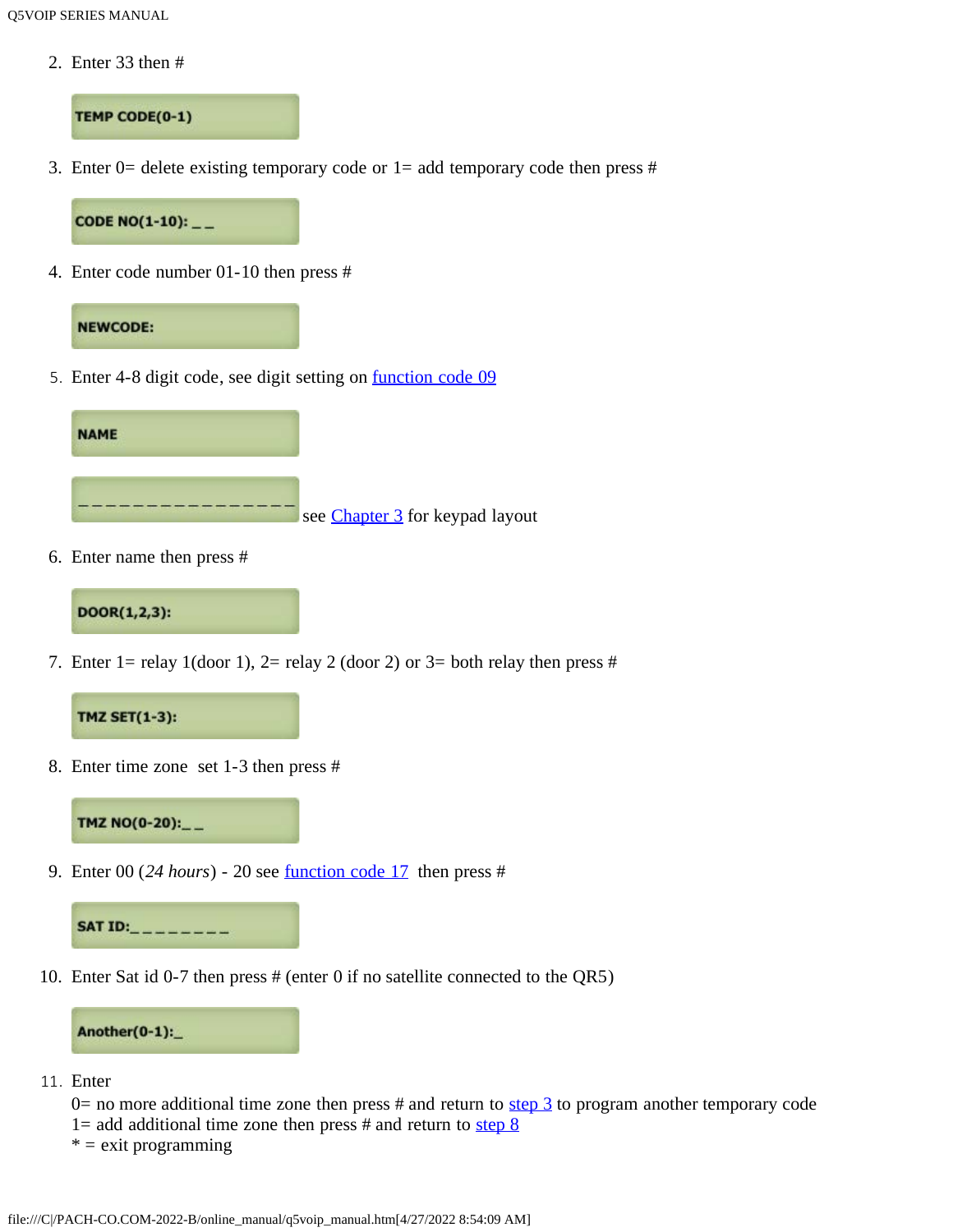# <span id="page-22-0"></span>**Function Code 34 Special Code**



*The code can be use to unlock hold (open hold) and use same code again to lock (close) door or gate. Up to 10 special codes can be programmed.*

- 1. [Log-in to programming](#page-5-2)
- 2. Enter 34 then #

SPEC CODE(0-1):  $-$ 

<span id="page-22-1"></span>3. Enter  $0=$  delete  $1=$  add then press #



4. Enter code 01-10 then press #



<span id="page-22-3"></span>5. Enter 4-8 digit code, see digit setting on **function code 09** 



6. Enter name then press #



7. Enter 1= relay 1(door 1), 2= relay 2 (door 2) or 3= both relay then press #



<span id="page-22-2"></span>8. Enter time zone 1-3 then press #



9. Enter 00 (*24 hours*) - 20 see [function code 17](#page-14-0) then press #

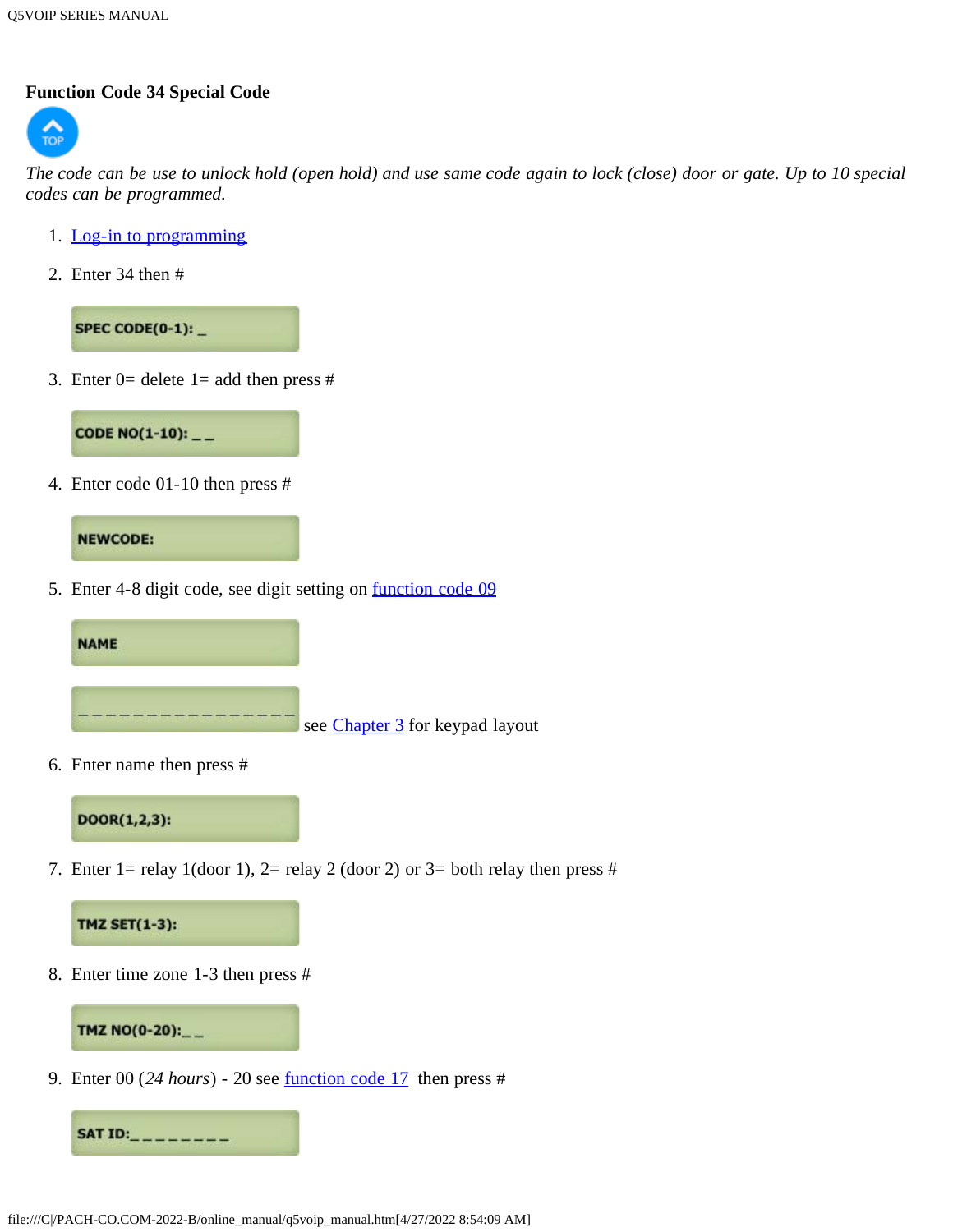10. Enter Sat ID 0-7 then press # (enter 0 if no satellite connected to the QR5)

Another(0-1):

- 11. Enter
	- $0=$  no more additional time zone then press # and return to [step 3](#page-22-1) to program another temporary code
	- 1= add additional time zone then press  $#$  and return to step  $8$
	- $* =$  exit programming

#### <span id="page-23-0"></span>**Function Code 35 Temporary Card**



*The card will be expired after being used a certain amount of times specified (1-10 times) in the programming, Up to 10 temporary cards can be programmed*.

- 1. [Log-in to programming](#page-5-2)
- 2. Enter 35 then #

TEMP CARD(0-1):

3. Enter  $0=$  delete  $1=$  add then press #

**CARD NO(1-10): \_** 

4. Enter card 01-10 then press #



5. Present the card or fob in front of the black window, the system will register the card or fob 8-digit number printed then press #



6. Enter name and press #

# DOOR(1,2,3):

7. Enter 1= relay 1(door 1), 2= relay 2 (door 2) or 3= both relay then press #

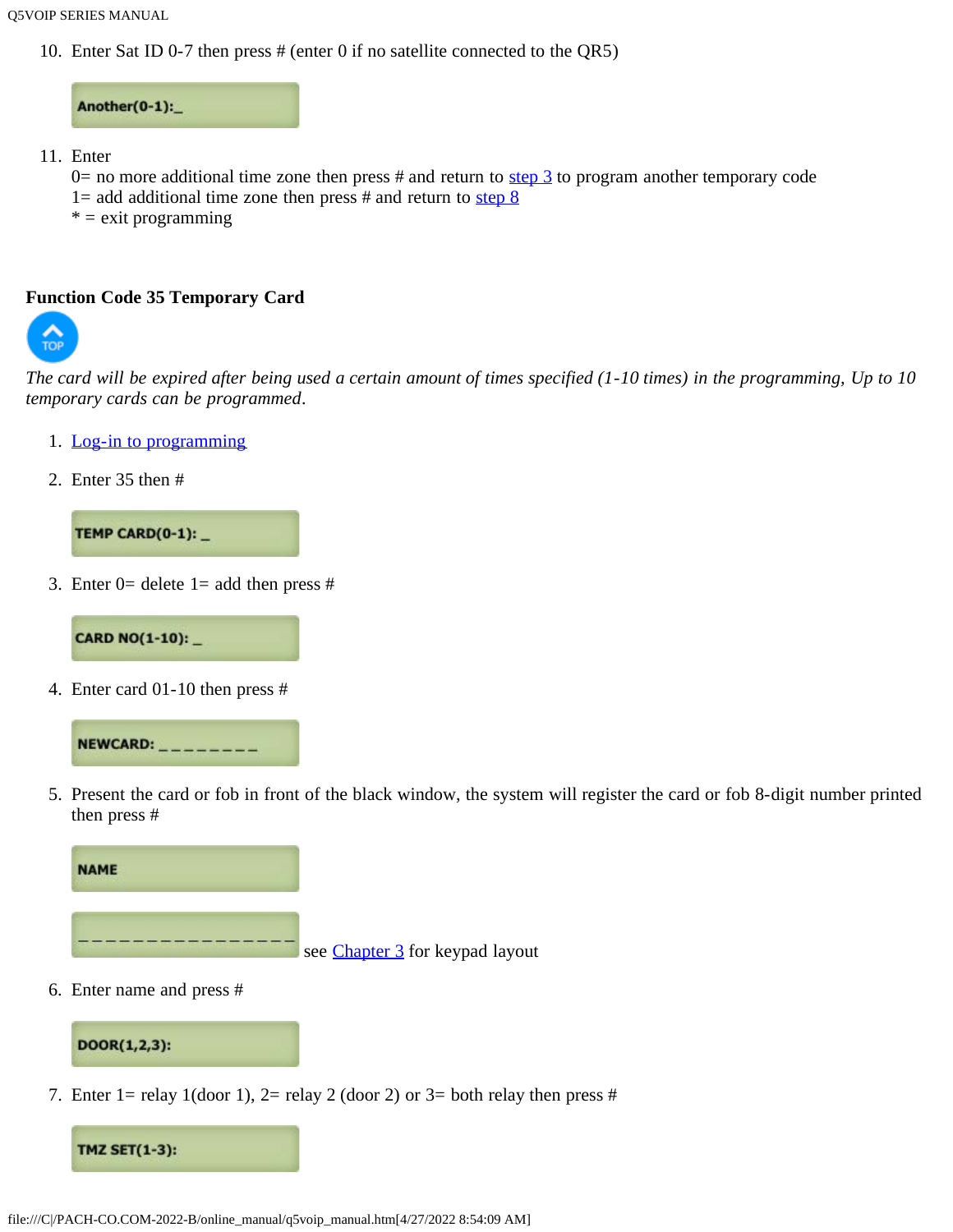8. Enter time zone 1-3 then press #

TMZ NO(0-20):\_\_

9. Enter 00 (*24 hours*) - 20 see [function code 17](#page-14-0) then press #



10. Enter Sat ID 0-7 then press # (enter 0 if no satellite connected to the QR5)



- 11. Enter
	- $0=$  no more additional time zone then press # and return to [step 3](#page-22-2) to program another temporary code
	- 1= add additional time zone then press # and return to step  $\frac{8}{3}$
	- $* =$  exit programming

#### <span id="page-24-0"></span>**[Functio](#page-0-1)n code 36 Special Card**



*The card can be use to unlock hold (open hold) and use same code again to lock (close) door or gate. Up to 10 special cards can be programmed.*

- 1. [Log-in to programming](#page-5-2)
- 2. Enter 36 then #

SPEC CARD(0-1):  $-$ 

<span id="page-24-1"></span>3. Enter  $0=$  delete  $1=$  add then press #



4. Enter code 01-10 then press #



5. Enter 4-8 digit code, see digit setting on **function code 09** 

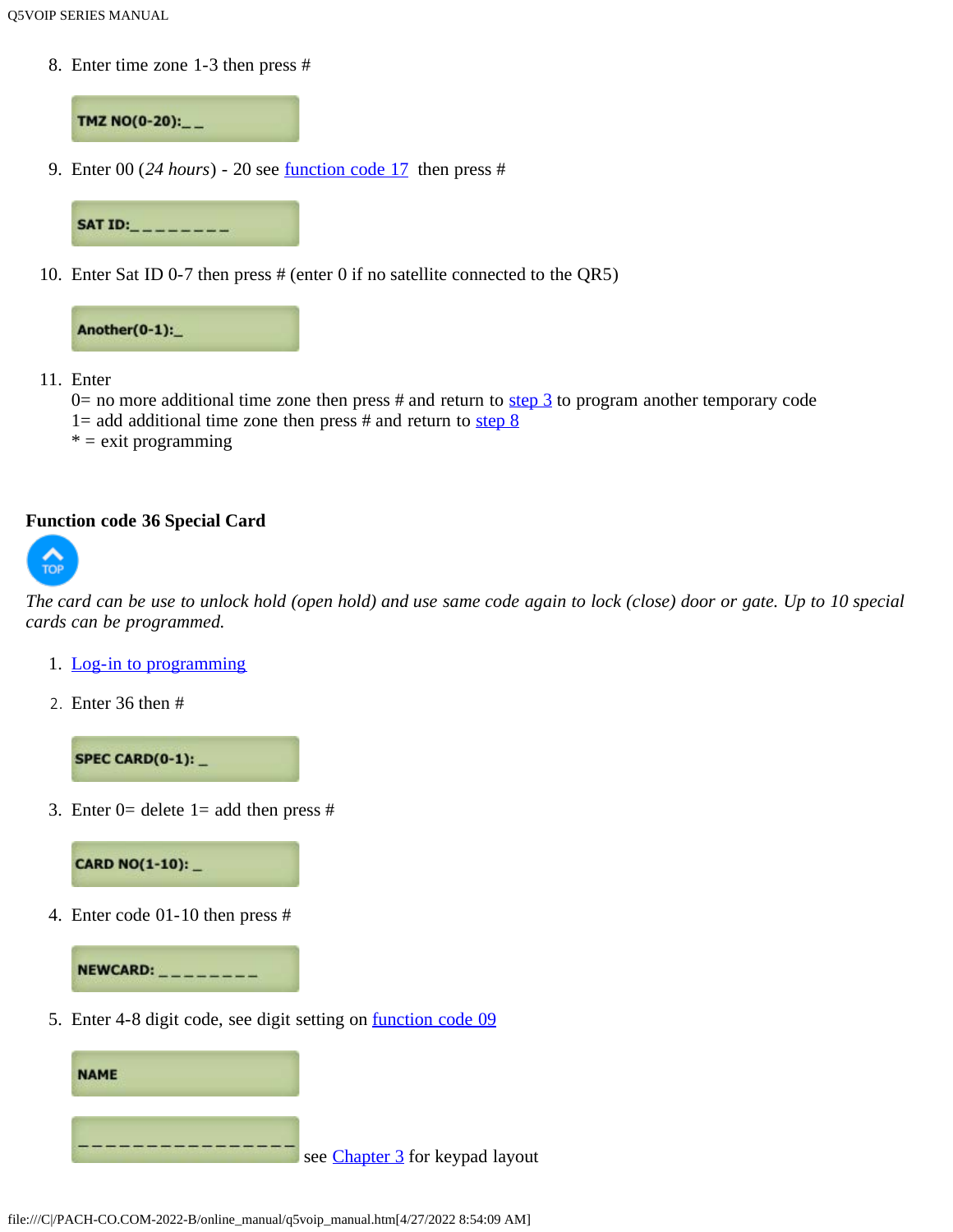6. Present the card or fob in front of the black window, the system will register the card or fob 8-digit number printed then press #

# DOOR(1,2,3):

7. Enter 1= relay 1(door 1), 2= relay 2 (door 2) or 3= both relay then press #

# **TMZ SET(1-3):**

<span id="page-25-1"></span>8. Enter time zone 1-3 then press #

# TMZ NO(0-20):\_\_

9. Enter 00 (*24 hours*) - 20 see [function code 17](#page-14-0) then press #



10. Enter Sat ID 0-7 then press # (enter 0 if no satellite connected to the QR5)



- 11. Enter
	- $0=$  no more additional time zone then press # and return to [step 3](#page-24-1) to program another temporary code
	- 1= add additional time zone then press # and return to step  $\frac{8}{3}$
	- $* =$  exit programming

#### <span id="page-25-0"></span>**[Functio](#page-0-1)n Code 38 System Acknowledge**



*The system will answer incoming outside call after the number of rings set. If the line associated with the system is connected to fax machine, alarm panel or any answering device. Disable this function.*

- 1. [Log-in to programming](#page-5-2)
- 2. Enter 38 then #

#### **SYS ACK(0-9):0**

3. Press **0**= disable auto answer **1-9**= answer in 1-9 rings then press #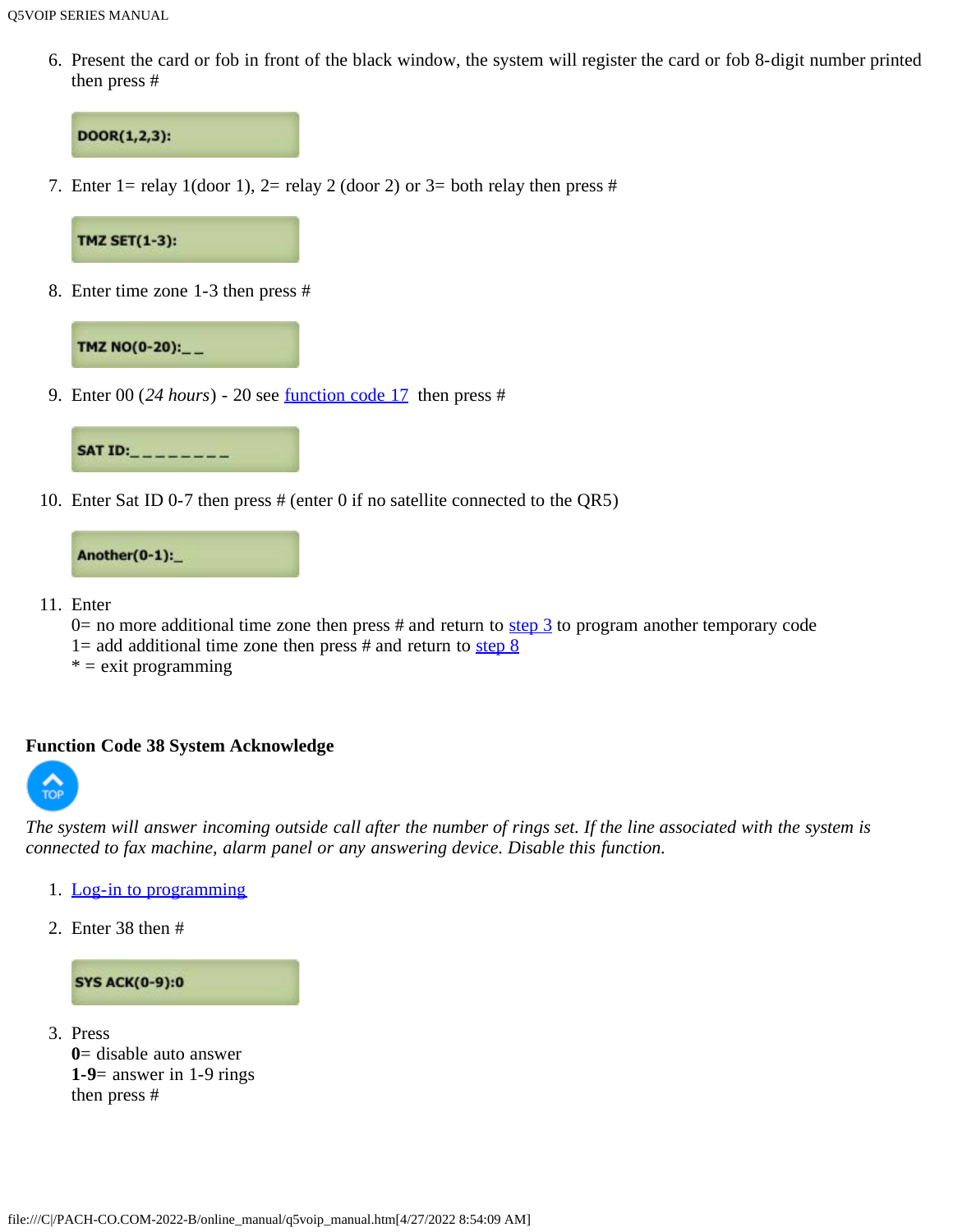Q5VOIP SERIES MANUAL

# <span id="page-26-0"></span>**Function Code 39 Disable and Enable Remote Access**



*If no remote opening allow, disable it using this function code. Default setting is enabled.*

- 1. [Log-in to programming](#page-5-2)
- 2. Enter 39 then #

# **DTMF ACC(0-1):1**

3. Press **0**= disable remote access **1**= enable remote access (default) then press #

# <span id="page-26-1"></span>**Function Code 40 DTMF Relay 1**



*By default the DTMF remote opening relay 1 (door 1) key number is set to 9 means pressing 9 will remotely trigger relay 1 (door 1). The number can be changed by selecting 1-9 to trigger relay 1 (door 1). Note: by default remote access for relay 2 is set to 8, see [function code 41](#page-26-2). If you set relay 1 for key number 8 then you MUST change relay 2 to different key number even though relay 2 is not used.*

- 1. [Log-in to programming](#page-5-2)
- 2. Enter 40 then #

**DTMF DOOR1(1-9)9** 

3. Press 1-9 (9 is default setting) then press #

# <span id="page-26-2"></span>**Function Code 41 DTMF Relay 2**



*By default the DTMF remote opening relay 2 (door 2) key number is set to 8 means pressing 8 will remotely trigger relay 2 (door 2). The number can be changed by selecting 1-9 to trigger relay 2 (door 2). Note: by default remote access for relay 1 is set to 9, see [function code 42](#page-27-0). If you set relay 2 for key number 9 then you MUST change relay 1 to different key number even though relay 1 is not used.*

- 1. [Log-in to programming](#page-5-2)
- 2. Enter 41 then #



3. Press 1-9 (9 is default setting) then press #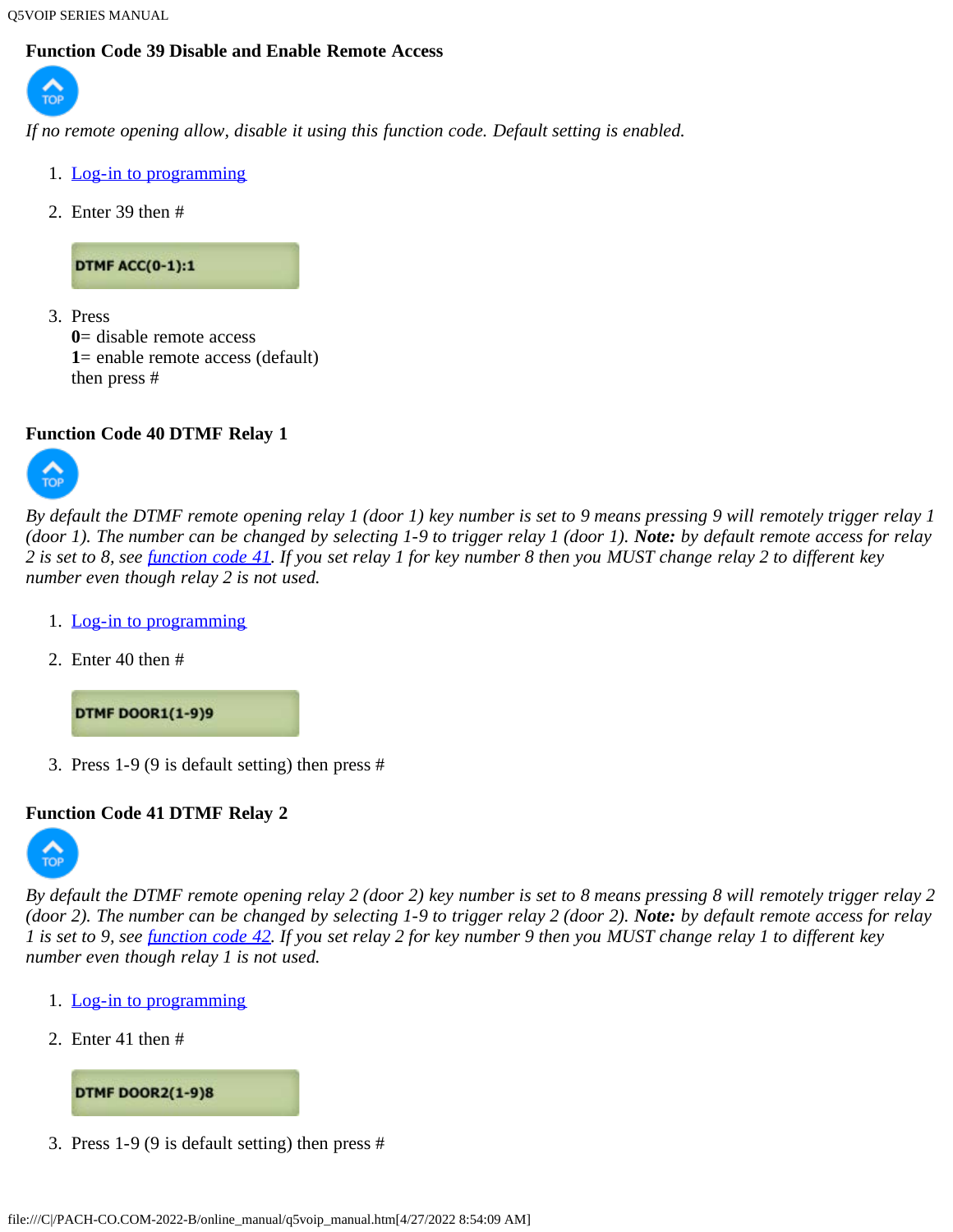# <span id="page-27-0"></span>**[Functio](#page-0-1)n Code 42 Relay 2 Mode**



*Relay 2 can be set to four different mode: 1= door control, 2= trigger simultaneously as relay 1, 3= alarm mode (see [function code 24\)](#page-18-0), 4= turn relay 2 on/off remotely (DTMF key7/6)*

- 1. [Log-in to programming](#page-5-2)
- 2. Enter 42 then #



3. Enter

**1**= door control, **2**=trigger simultaneously as relay 1, **3**= alarm mode (see [function code 24\)](#page-18-0), **4**= turn relay 2 on/off remotely (DTMF key 7/6), then press #

# <span id="page-27-1"></span>**[Functio](#page-0-1)n Code 43 Do Not Disturb Time Zone**



*If you do not want to be disturbed from someone calling you from the system during certain hours of the days, you can create Do Not Disturb Time Zone. For example: 22:00-06:00 Monday-Sunday. Up to 10 Do Not Disturb Time Zones ca be programmed.*

- 1. [Log-in to programming](#page-5-2)
- 2. Enter 43 then #

**DND NO(0-9):\_** 

<span id="page-27-2"></span>3. Enter 0-9 then press #



4. Enter 0= delete, 1= add then press #



5. Enter start time (military time) the press #



6. Enter end time then press # (military time, end time must be later than start time, if start time: 22:00 hour and end time: 06:00, two time zone must be created (22:00 hour - 24:00 hour, 00:01 hour 06:00 hour)

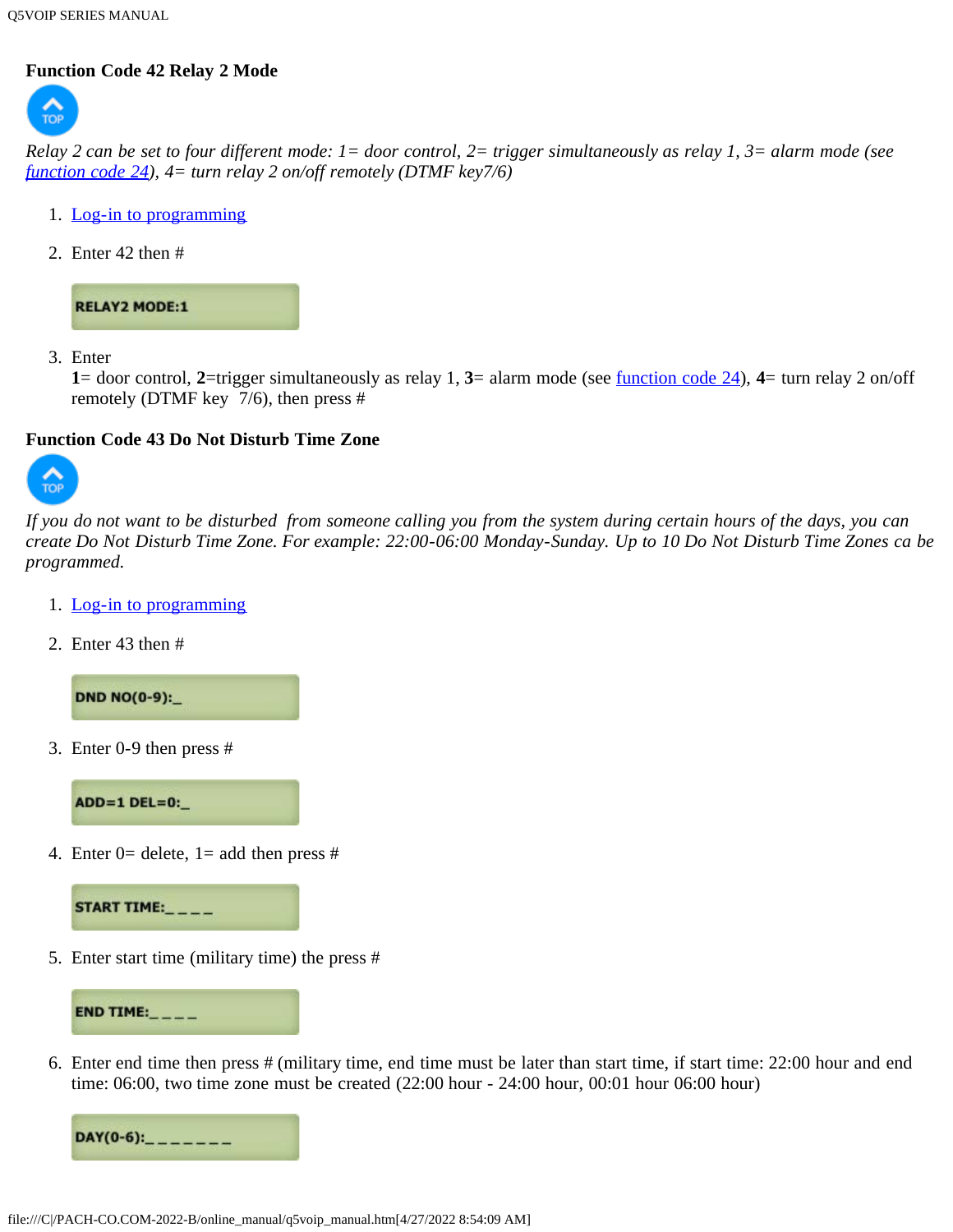7. Enter

```
0= Sunday, 1= Monday, 2= Tuesday, 3= Wednesday, 4= Thursday, 5= Friday, 6= Saturday
then press #
```
8. [Return to step 3](#page-27-2) to program another time zone

## <span id="page-28-0"></span>**[Functio](#page-0-1)n Code 44 Disable Time Zone Relay**



*The system's relay can be disabled during certain time but the system is still in full operation. Maximum 10 disable time zones.*

- 1. [Log-in to programming](#page-5-2)
- 2. Enter 44 then #



<span id="page-28-1"></span>3. Enter 0-9 then pres #



4. Enter



or



 $1=$  add new time zone then press  $#$ 

START TIME:

5. Enter start time in military then press #



6. Enter end time in military then press #



7. Enter

**0**= Sunday, **1**= Monday, **2**= Tuesday, **3**= Wednesday, **4**= Thursday, **5**= Friday, **6**= Saturday then press #

[Return to step 3 to program more time zone](#page-28-1)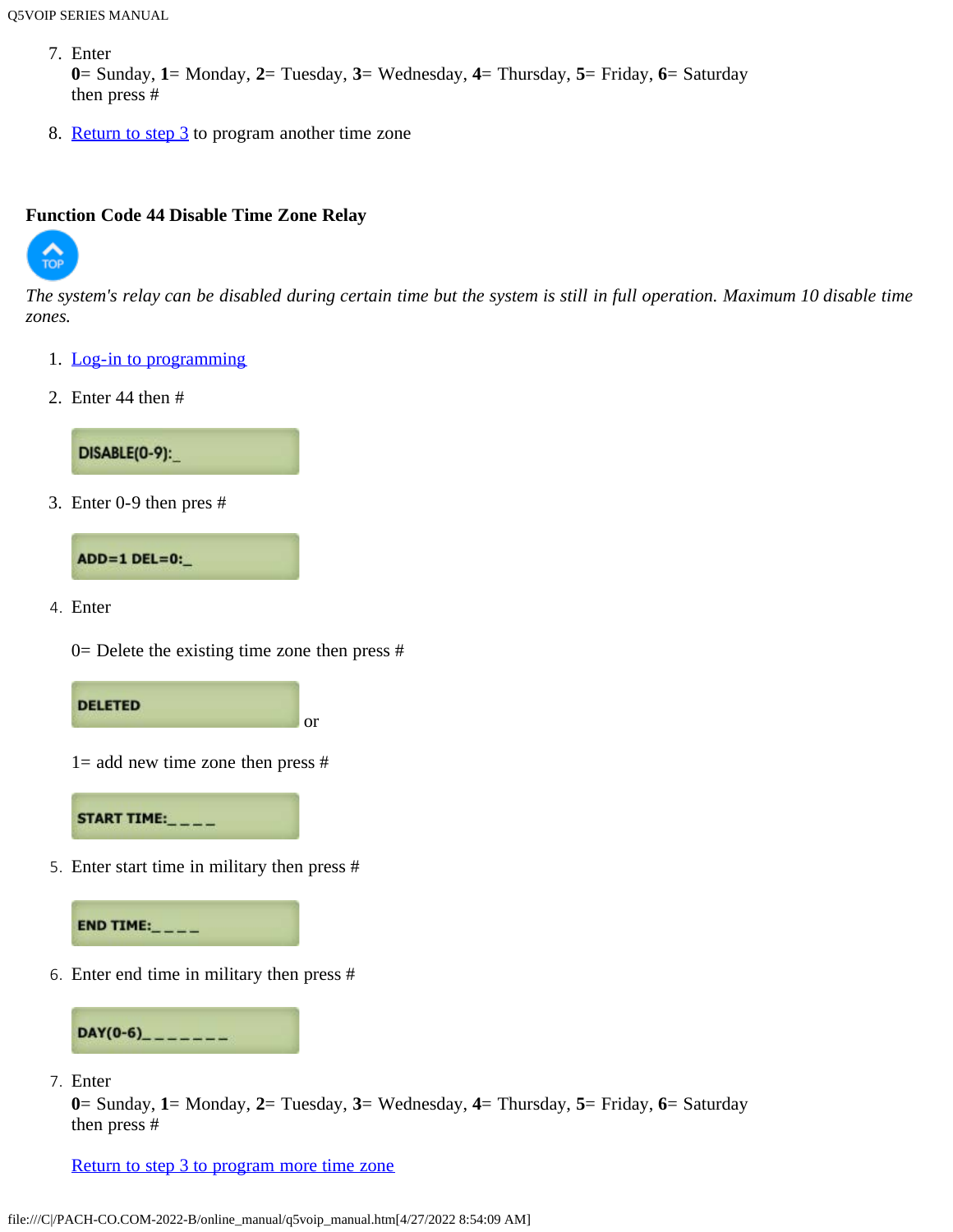# <span id="page-29-0"></span>**Function Code 45 Relay 1 and 2 Unlock Timer**



*Relay 1 and 2 can be unlock using count down timer 01-98 hours or 00=lock or 99= unlimited unlock hold.*

- 1. [Log-in to programming](#page-5-2)
- 2. Enter 45 then #

**WHICH DOOR:** 

3. Enter relay 1 (door 1) then press #



# <span id="page-29-1"></span>**[Functio](#page-0-1)n Code 46 Firmware Version**



*To check the system's firmware version*

- 1. [Log-in to programming](#page-5-2)
- 2. Enter 46 then #

V2.0 09/09/11

# <span id="page-29-2"></span>**Function Code 48 PBX Enable**



*If the system is installed behind a Private Branch Exchange (PBX) then 9 is necessary before dialing an outside line. If this function is enabled then the system can only be dialing an outside line, it cannot dial the extension.*

- 1. [Log-in to programming](#page-5-2)
- 2. Enter 48 then #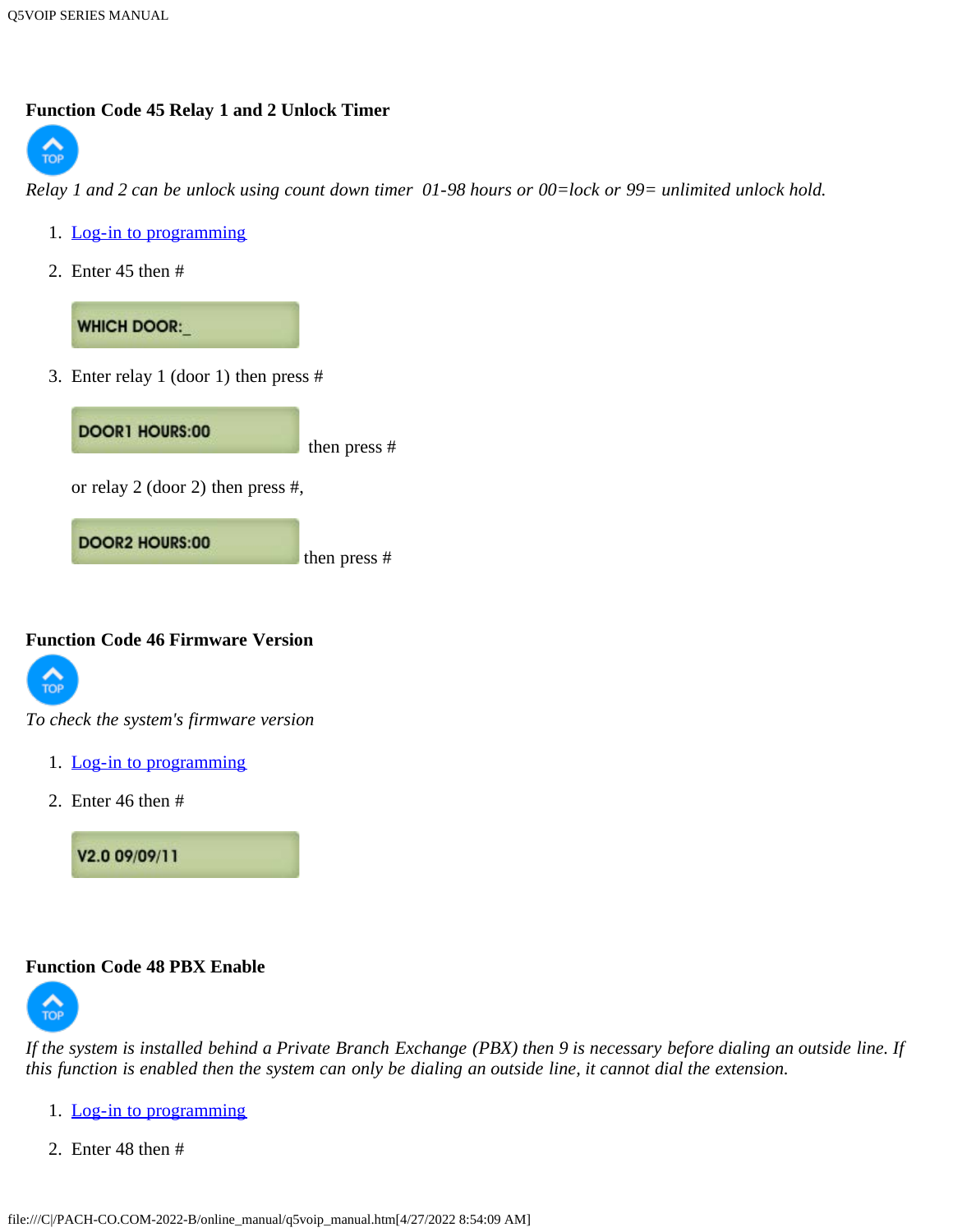# **PBX EN(0-1):0**

3. Enter 0= disable or 1= enable then press #



4. Enter the number to access dial tone to dial an outside line, generally 9 is the default number for most PBX system, then press #



5. Select delay time for the PBX system to access dial tone, generally 2-3 second delay is plenty of time, then press #

#### <span id="page-30-0"></span>**[Functio](#page-0-1)n Code 49 Edit Existing Access Code, Temporary Code and Special Code**



- 1. [Log-in to programming](#page-5-2)
- 2. Enter 49 then #



3. Editing an Access Code [click here](#page-8-2) or Editing a Temporary Code, [click here](#page-21-2) or Editing a Special code, then [click here](#page-22-3)

#### <span id="page-30-1"></span>**Function Code 50 Erase Memory to Factory Default**



*Warning: This function code will erase the memory to factory default, no way to restore them unless the database has been saved in the computer.*

- 1. [Log-in to programming](#page-5-2)
- 2. Enter 50 then #

**MEM DEFAULT(1):** 

3. Enter  $0=$  cancel or  $1=$  continue then press #

**MEM DEFAULT WAIT**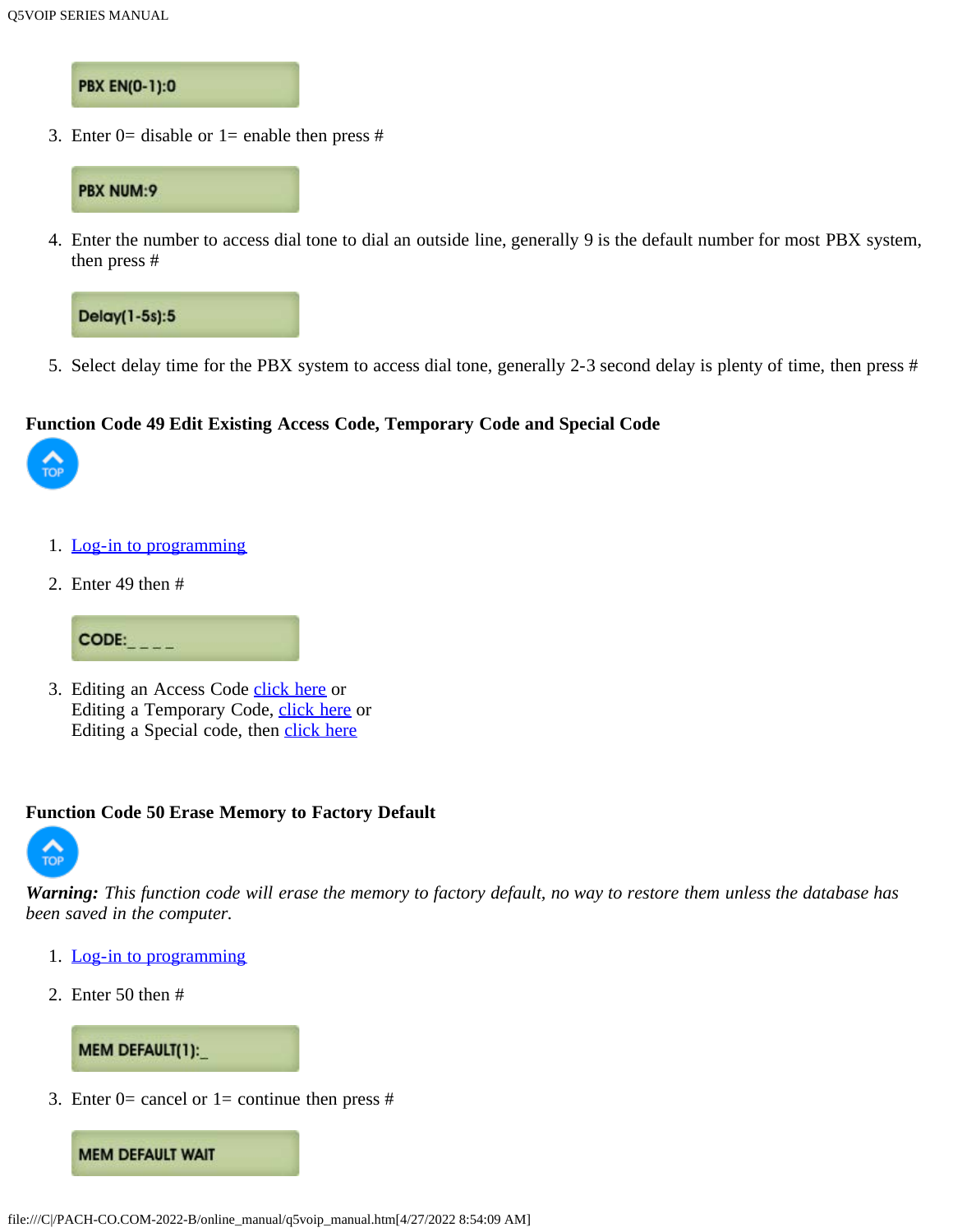#### <span id="page-31-0"></span>**[Functio](#page-0-1)n Code 51 Welcome Screen**



*It consists of three segments and 16 characters for each segment*

- 1. [Log-in to programming](#page-5-2)
- 2. Enter 51 then #



3. 1st segment, enter the characters then press # see [Chapter 3](#page-5-0) for keypad layout



4. 2nd segment, enter the characters then press # see [Chapter 3](#page-5-0) for keypad layout

#### <span id="page-31-1"></span>**CHAPTER** 5 **Operations**



# <span id="page-31-2"></span>**[5.1 Call](#page-0-1) from the System**



- 1. **Direct Call**: press # then directory code, see <u>[function code 19](#page-16-0)</u>
- 2. **Scrolling**: press 3 or 6 to scroll name then press # to call the selected name

# <span id="page-31-3"></span>**[5.2 Ope](#page-0-1)ning Door Remotely**



Relay 1 (door 1), press 9 Relay 2 (door 2), press 8

# <span id="page-31-4"></span>**5.3 Opening Door Using Access Code, Temporary Code, and Special Code**



*Access code Standard Operation is keyless entry code to open the door and door will be closed automatically, see [function code 06](#page-8-1)* **Temporary Code** is used for limited number of times, maximum 10 times then the code will be expired, see *[function code](#page-20-2) [33](#page-20-2) Special Code is used to unlock hold door and then use same code to lock the door, see [function code 34](#page-22-0)*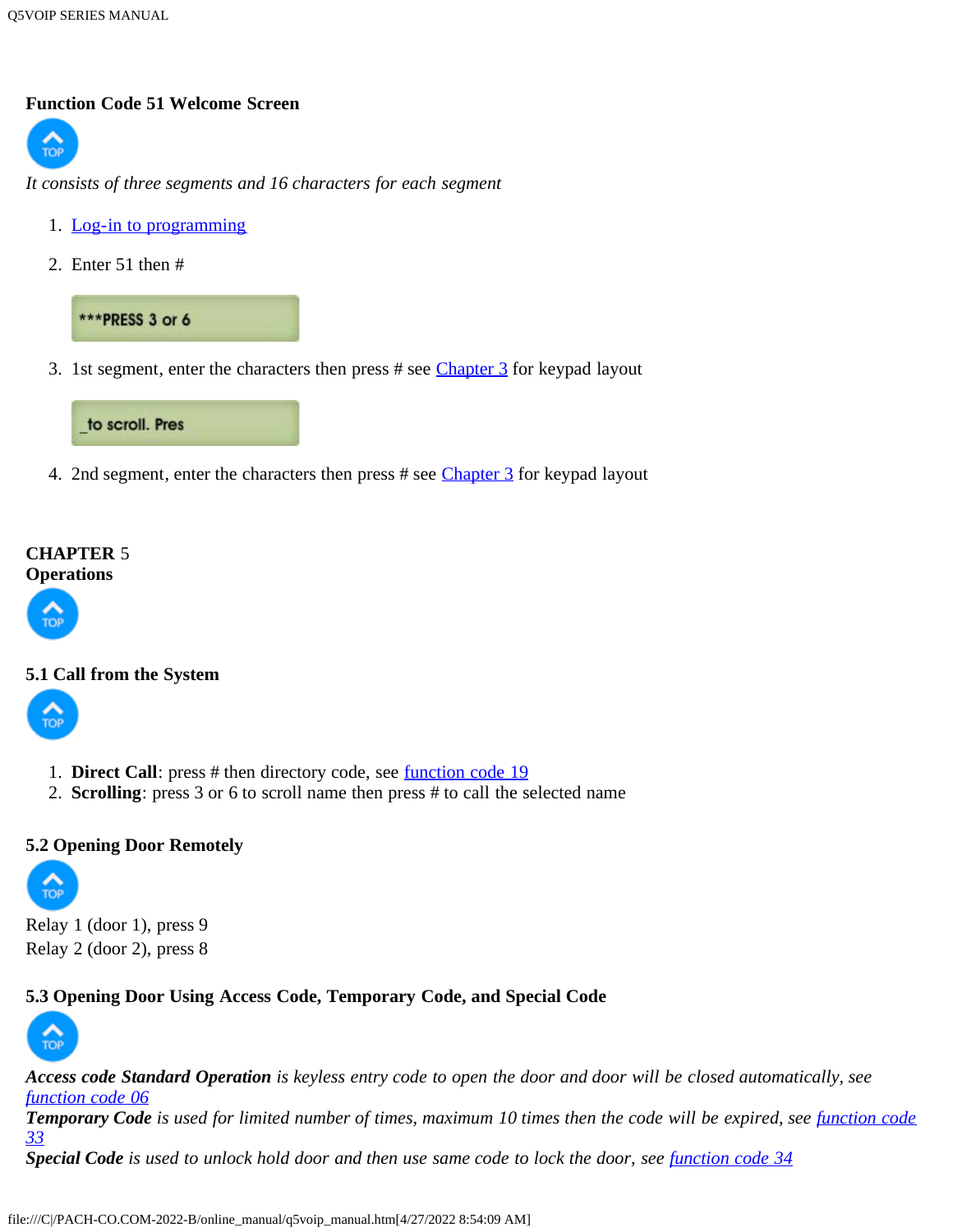Q5VOIP SERIES MANUAL

Press \* (display will stop scrolling) then press the 4, 5, 6, 7 or 8 digit access code as programmed on **[Function Code 09](#page-10-0)** 

# <span id="page-32-0"></span>**5.4 Opening Door Using Card, Temporary Card, and Special Card**



*The Quantum Q5VOIP Series has built-in card reader. The door can be access using UFOB, UCLAM or UISO. Card Standard Operation* is used to open the door and door will be closed automatically, see *[function code 10](#page-0-0)* **Temporary Card** is used for limited of times, maximum 10 times then the card will be expired, see *function code* 35 **Special Card** is used to unlock hold door and then use same card to lock the door, see *function code* 36

*Pach and Company UFOB, UCLAM and UISO must be used to have access to the card reader. Other manufacturers card will not work.*

Swipe the card or keyfob as shown below. The card reader antenna is mounted behind the black square window.



#### <span id="page-32-1"></span>**[5.5 Exte](#page-0-1)nding Talk Time**



The talk time timer is set on [function code 27.](#page-18-3) The warning beep will be heard one minute before the talk time is expired. It can be extended more another full cycle by pressing #

# **5.6 Call the System from Remote Location**



- 1. *The system must be install in [Intercom and Call Forwarding Mode Wiring Diagram](#page-0-0) or [Call Forwarding Mode](#page-0-0) [wiring Diagram](#page-0-0)*
- 2. *[Function code 38](#page-25-0) must be* set at least for 1 ring
- 3. [Function code 39](#page-26-0) must be set to 1
- 4. You must have the system phone number
- 5. Call the system phone number if the system answered, short beep will be heard.
- 6. Press # then 4-digit Master code (default is 0000), short beep will be heard if master code is accepted
- 7. Press \* to establish two ways communication
- 8. Press 9 to release relay 1 (door 1) or 8 to release relay 2 (door 2).